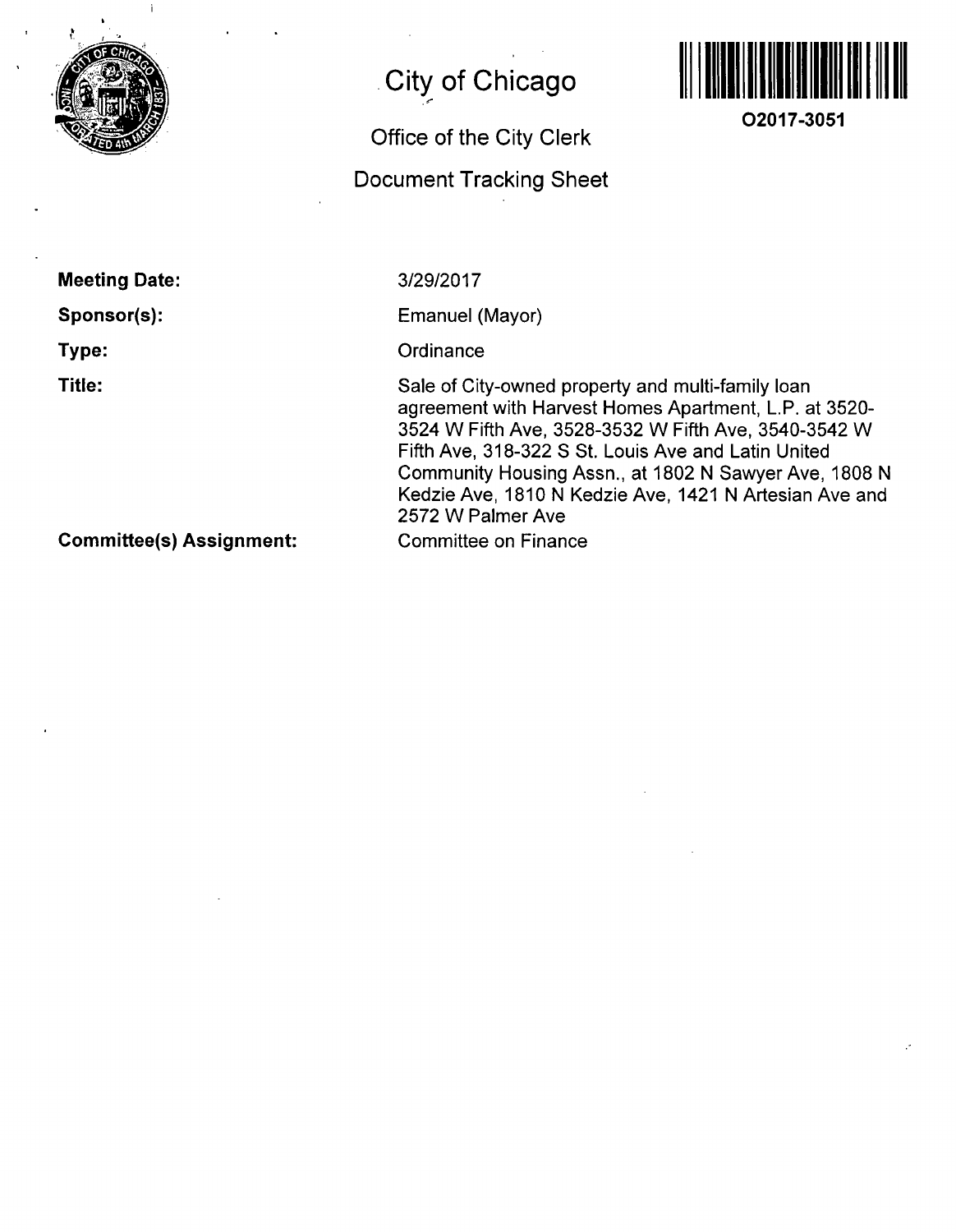#### **ORDINANC E**

 $\mathbf{A}^{\mathbf{r}}$ 

WHEREAS, the City of Chicago (the "City"), a home rule unit of government under Section 6(a), Article Vll of the 1970 Constitution of the State of Illinois, has heretofore found and does hereby find that there exists within the City a serious shortage of decent, safe and sanitary rental housing available to persons of low and moderate income; and

WHEREAS, the City has determined that the continuance of a shortage of affordable rental housing is harmful to the health, prosperity, economic stability and general welfare of the City; and

WHEREAS, the City has certain funds available from a variety of funding sources ("Multi-Family Program Funds") to make loans and grants for the development of multi-family residential housing to increase the number of families served with decent, safe, sanitary and affordable housing and to expand the long-term supply of affordable housing, and such Multi-Family Program Funds are administered by the City's Department of Planning and Development ("DPD"); and

WHEREAS, certain City funds derived from the proceeds of the City of Chicago General Obligation Bonds Project and Refunding, Series 2017A, or from other sources are available and have been previously appropriated by the City Council for City public improvements and infrastructure work (the "Infrastructure Funds"); and

WHEREAS, the City Council has authorized the making of a loan to Harvest Homes Apartments, L.P., an Illinois limited partnership ("Harvest Homes") to finance a portion of the costs of developing multifamlly housing projects located generally at 3520-3524 West Fifth Avenue, 3528- 3532 West Fifth Avenue, 3540-3542 West Fifth Avenue, and 318-22 South St. Louis Avenue, all in Chicago, Illinois (the "Han/est Homes Project"), and the City, wishing to realize efficiencies resulting from Harvest Homes' mobilization on the project site, wishes to reimburse The People's Community Development Association of Chicago, an Illinois not-for-profit corporation which is affiliated with Harvest Homes ("PCDAC") for the cost of certain public improvements on or near the site incurred by PCDAC in connection with the Harvest Homes Project, including, without limitation, such work as is described on Exhibit E hereto and hereby incorporated herein, with such additions and/or deletions as are approved by the Authorized Officer; and

WHEREAS, DPD has preliminarily reviewed and approved the making of a loan to Tierra Linda Limited Partnership, an Illinois limited partnership (the "Borrower"), of which Tierra Linda, LLC, 1/ an Illinois limited liability company, is the sole general partner (of which Latin United Community Housing Association, an Illinois not-for-profit corporation is the sole member), in an amount not to exceed \$5,000,000 (the "Loan"), to be funded from Multi-Family Program Funds pursuant to the terms and conditions set forth in Exhibit A attached hereto and made a part hereof; and

WHEREAS, Latin United Community Housing Association, or an affiliate thereof (collectively hereinafter referred to as "LUCHA"), desires to purchase the vacant. City-owned parcels of real property commonly known as 1802 N. Sawyer Avenue, 1808 N. Kedzie Avenue, 1810 N. Kedzie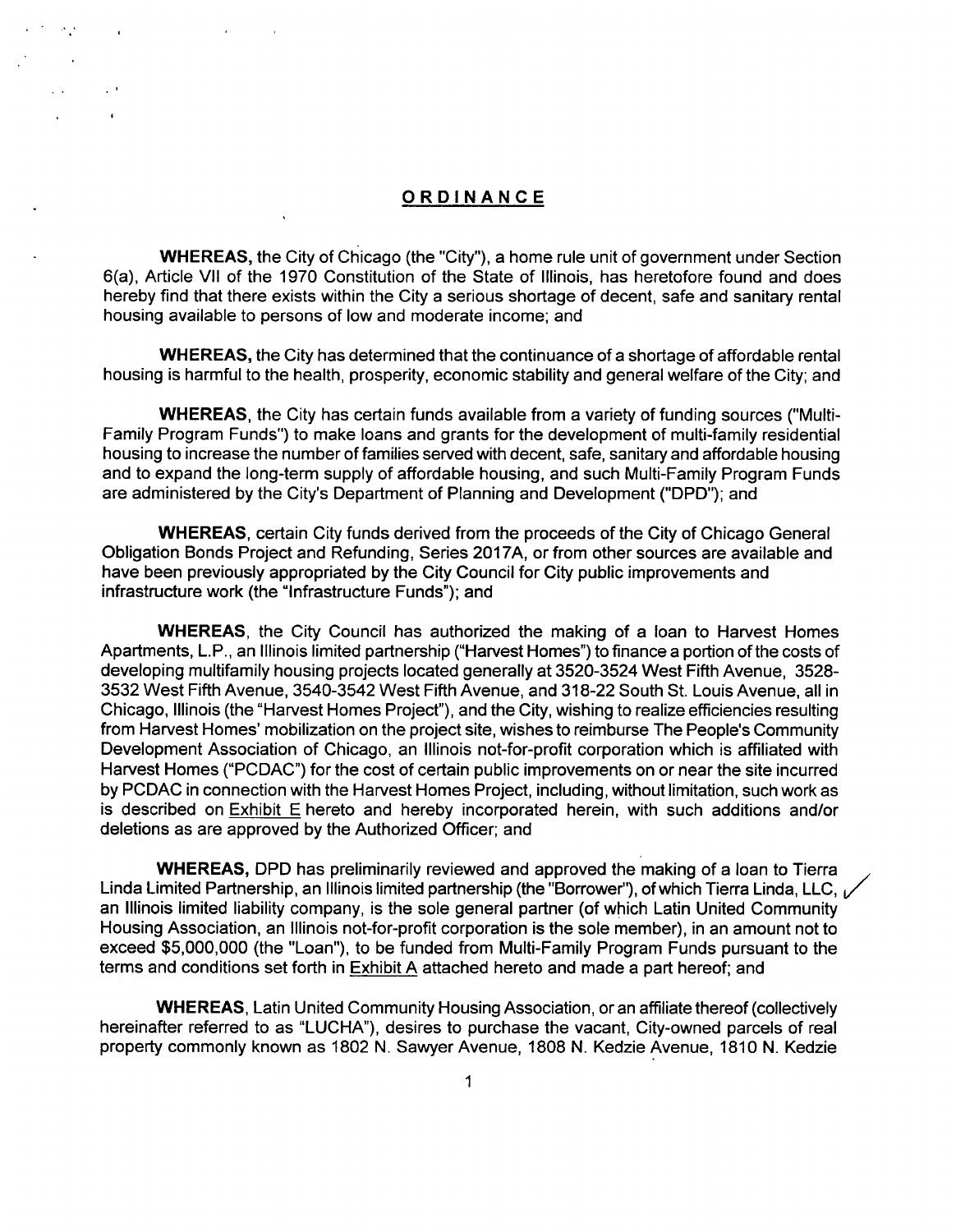Avenue, 1421 N. Artesian Avenue and 3572 W. Palmer Street, Chicago, Illinois (the "City Property"), for the sum of Five and 00/100 Dollars (\$5.00) (i.e., \$1.00 per parcel), and which are legally described in Exhibit B attached hereto; and

WHEREAS, the appraised aggregate fair market value of the City Property is Nine Hundred Ten Thousand Dollars (\$910,000); and

WHEREAS, LUCHA proposes to immediately reconvey the City Property to the Borrower; and

WHEREAS, in relation to the Bickerdike Property (as defined below), the City has previously entered into that certain Redevelopment Agreement - New Homes for Chicago Program -Bickerdike Redevelopment Corporation (the "Original Bickerdike RDA"), with Bickerdike Redevelopment Corporation, an Illinois not-for-profit corporation ("Bickerdike"), dated as of November 30, 2007, and recorded with the Office of the Recorder of Deeds of Cook County, Illinois (the "Recorder's Office) on December 4, 2007, as document number 0733839091; and

WHEREAS, LUCHA proposes to become the owner of that certain real property commonly known as 1858 N. Spaulding Avenue and 1929 N. Drake Avenue, Chicago, Illinois, and legally described in Exhibit C attached hereto (the "Bickerdike Property", together with the City Property to be referred to herein as the "Conveyed Property"), as further described below; and

WHEREAS, the Borrower is anticipated to become the owner of certain real property identified on **Exhibit D** attached hereto (the "Private Property", and collectively with the Conveyed Property, to be referred to herein as the "Property"); and

WHEREAS, the Borrower proposes to construct on the Property a multifamily housing project as described in Exhibit A attached hereto and incorporated herein (the "Project"); and

WHEREAS, in connection with such Project, certain public improvement work needs to be accomplished, and the City wishes to retain LUCHA to cause such work to be accomplished, including, without limitation, such work as is described on Exhibit F hereto and hereby incorporated herein, with such additions and/or deletions as are approved by the Authorized Officer; and

WHEREAS, pursuant to the Original Bickerdike RDA, Bickerdike was required to develop affordable, owner-occupied housing in accordance with the Original Bickerdike RDA, on those certain lots legally described in Exhibit B of the Original Bickerdike RDA; and

WHEREAS, the City and Bickerdike entered into that certain First Amendment to Redevelopment Agreement (the "Bickerdike First Amendment"), dated as of June 7, 2010, and recorded with the Recorder's Office on July 22, 2010, as document number 1020331094 (the Original Bickerdike RDA, as amended bythe Bickerdike First Amendment, the "Bickerdike RDA"); and

WHEREAS, due to a change in housing market conditions, the Bickerdike First Amendment deleted four (4) City lots from the list of lots legally described in Exhibit B of the Original Bickerdike RDA; and

WHEREAS, pursuant to the Bickerdike RDA, the City has previously conveyed the parcels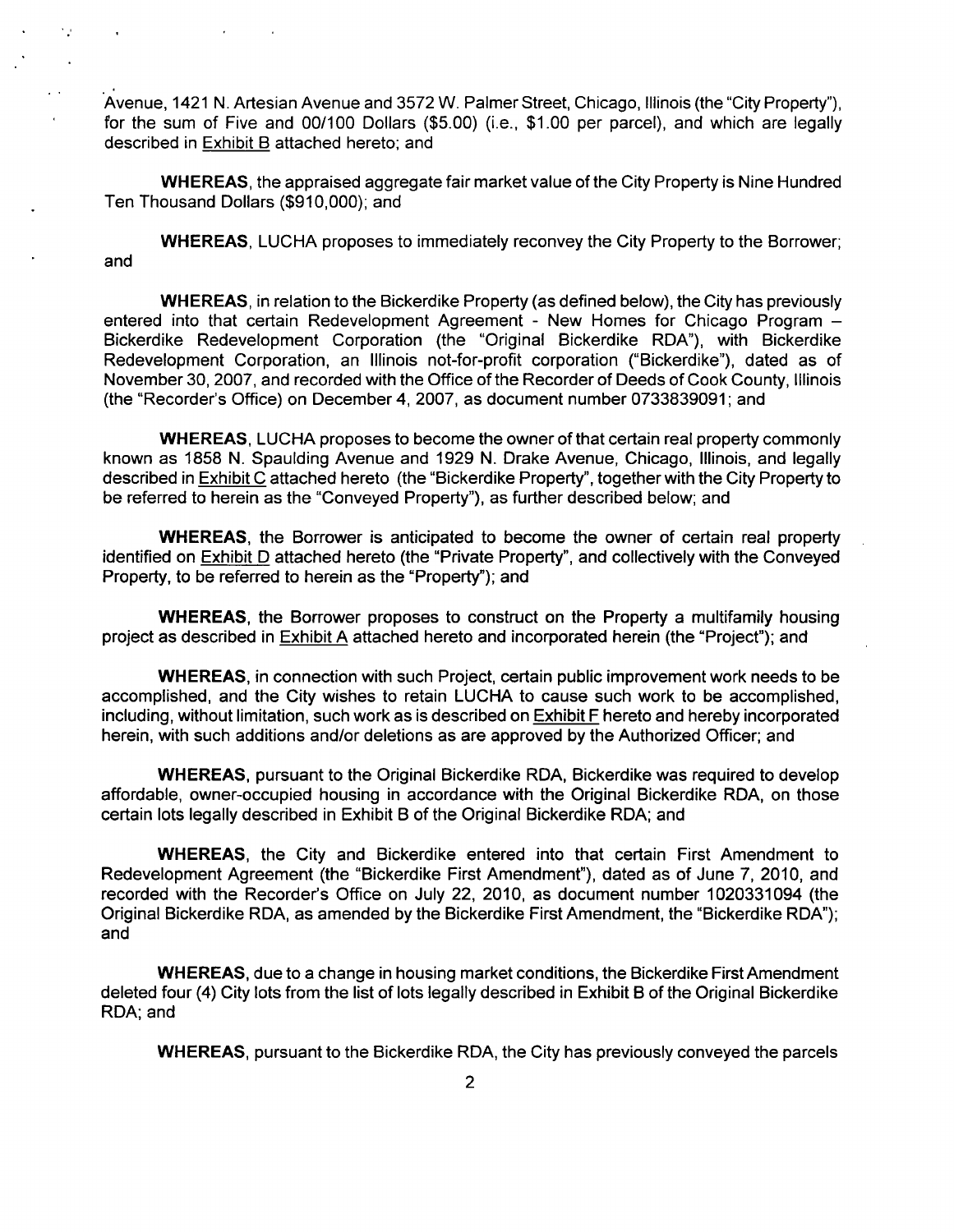legally described in Exhibit B of the Original Bickerdike RDA, as amended by the Bickerdike First Amendment, to Bickerdike, pursuant to the City's quit claim deeds dated November 30, 2007, and April 13, 2009, which deeds were recorded with the Recorder's Office on December 4, 2007, and April 21, 2009, respectively, as document numbers 0733839090 and 0911134071 ("Deed #1" and "Deed #2," respectively); and

WHEREAS, Bickerdike has not developed the Bickerdike Property, which were conveyed by the City to Bickerdike pursuant to Deed #1; and

WHEREAS, In relation to the Bickerdike Property, Bickerdike and the Illinois Housing Development Authority ("IHDA") have previously entered into that certain Illinois Affordable Housing Tax Credit Regulatory Agreement, dated as of November 30, 2007, and recorded with the Recorder's Office on December 4, 2007, as document number 0733839093, as amended and restated by that certain Amended and Restated Illinois Affordable Housing Tax Credit Regulatory Agreement (the "Amended and Restated IHDA Regulatory Agreement"), entered into between Bickerdike and IHDA dated September 9, 2011, and recorded with the Recorder's Office on September 23, 2011, as document number 1126631073; and

WHEREAS, the Amended and Restated IHDA Regulatory Agreement encumbers various parcels of real property, including the Bickerdike Property; and

WHEREAS, LUCHA and Bickerdike have proposed that Bickerdike convey the Bickerdike Property to the LUCHA, for immediate reconveyance to the Borrower, for the Project; and

WHEREAS, in order for Bickerdike to convey the Bickerdike Property to LUCHA, Bickerdike has proposed that the City release the Bickerdike Property from the Bickerdike RDA and the covenants set forth in Deed #1, concurrent with Bickerdike's conveyance ofthe Bickerdike Property to LUCHA, and subject to IHDA's releasing the Bickerdike Property from the Amended and Restated IHDA Regulatory Agreement and further subject to IHDA's entering into an Illinois Affordable Housing Tax Credit Regulatory Agreement for the Project with the LUCHA and the Borrower; and

WHEREAS, by Resolution No. 17-019-21, adopted by the Plan Commission of the City (the "Plan Commission") on February 16, 2017, the Plan Commission recommended the sale ofthe City Property; and

WHEREAS, public notices advertising the intent ofthe Department to enter into a negotiated sale with LUCHA and requesting alternative proposals appeared in the Chicago Sun-Times on February 20, 23 and 27, 2017; and

WHEREAS, no alternative proposals have been received by the deadline indicated in the aforesaid notice; and

WHEREAS, the Illinois General Assembly pursuant to 20 ILCS 3805/7.28 (as supplemented, amended and restated from time to time, the "Act") has authorized a program allowing the allocation of certain tax credits for qualified donations made in connection with affordable housing projects; and

WHEREAS, on January 16, 2002, the City Council enacted an ordinance published in the Journal of Proceedings for such date at pages 77362 through 77366, inclusive, as amended by an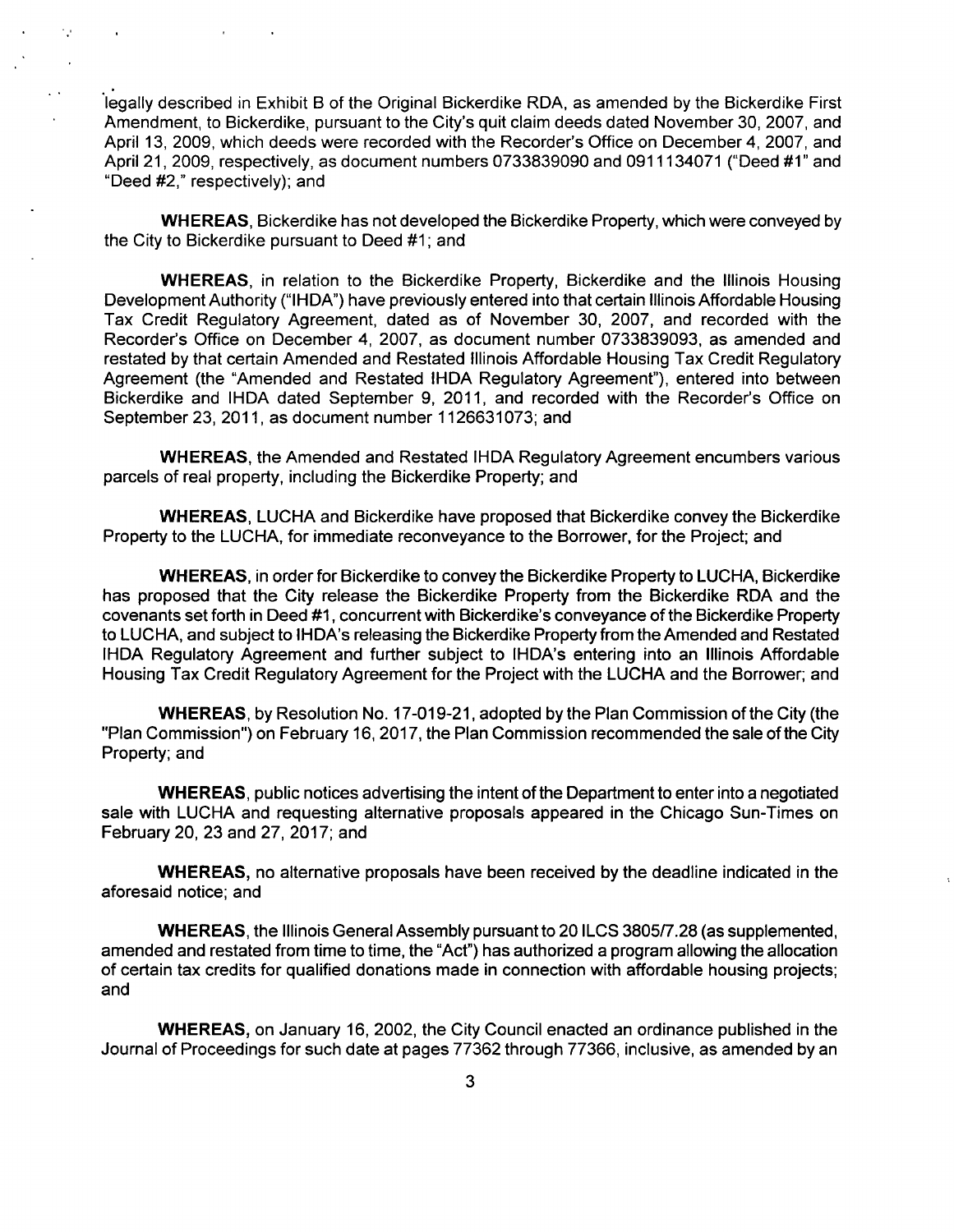"ordinance adopted by City Council on September 4, 2003 and published in the Journal of Proceedings for such date at pages 6475 through 6626, Inclusive, which authorized the establishment of a program (as supplemented, amended and restated from time to time, the "Donation Tax Credit Program") to be implemented by DPD in connection with the use of certain tax credits authorized by the Act; and

WHEREAS, the City's conveyance of the City Property to LUCHA may qualify under the Donation Tax Credit Program as an eligible donation, and may generate certain additional proceeds for the Project; and

WHEREAS, LUCHA has applied to the Illinois Department of Commerce and Economic Opportunity ("DCEO") for a grant In the amount of approximately \$210,549 In connection with the Project, and may apply to other sources for a grant if those funds are not available from DCEO (the "DCEO Grant"); and

WHEREAS, If LUCHA receives the DCEO Grant from any source in connection with the Project, it is anticipated that LUCHA will make a loan of the proceeds of such DCEO Grant to the Borrower (the "Sponsor Loan") for use in connection with the Project, which such Sponsor Loan may have a fixed rate of interest not to exceed 8% per annum or another interest rate acceptable to the Authorized Officer (as hereinafter defined), and which such Sponsor Loan may be secured by a mortgage on the Property junior to the lien of the City Mortgage (as defined on Exhibit A hereto); and

**WHEREAS, the making of the Sponsor Loan may reduce the amount of the Loan, but the**  making of the Sponsor Loan is not a condition to the making of the Loan; now, therefore,

#### **BE IT ORDAINED BY THE CITY COUNCIL OF THE CITY OF CHICAGO:**

SECTION 1. Incorporation of Recitals. The above recitals are expressly incorporated in and made a part of this ordinance as though fully set forth herein.

SECTION 2. Loan. Upon the approval and availability of the Additional Financing as shown in Exhibit A hereto, the Commissioner (the "Commissioner") of DPD or any successor department thereto and a designee ofthe Commissioner (collectively, the "Authorized Officer") are each hereby authorized, subject to approval by the Corporation Counsel, to enter into and execute such agreements and instruments, and perform any and all acts as shall be necessary or advisable in connection with the implementation of the Loan. The Authorized Officer is hereby authorized, subject to the approval of the Corporation Counsel, to negotiate any and all terms and provisions in connection with the Loan which do not substantially modify the terms described in Exhibit A hereto. Upon the execution and receipt of proper documentation, the Authorized Officer is hereby authorized to disburse the proceeds of the Loan to the Borrower.

SECTION 3. Qualification as Affordable Housing. The Project shall be deemed to qualify as "Affordable Housing" for purposes of Chapter 16-18 ofthe Municipal Code of Chicago. Section 2-45-115 of the Municipal Code of Chicago shall not apply to the Project or the Property (as defined on Exhibit A hereto).

SECTION 4. Agreement. The sale of the City Property to LUCHA in the amount of Five and 00/100 Dollars (\$5.00) is hereby approved. This approval is expressly conditioned upon the City entering into a regulatory agreement with the Borrower in connection with the Project (the "Regulatory Agreement").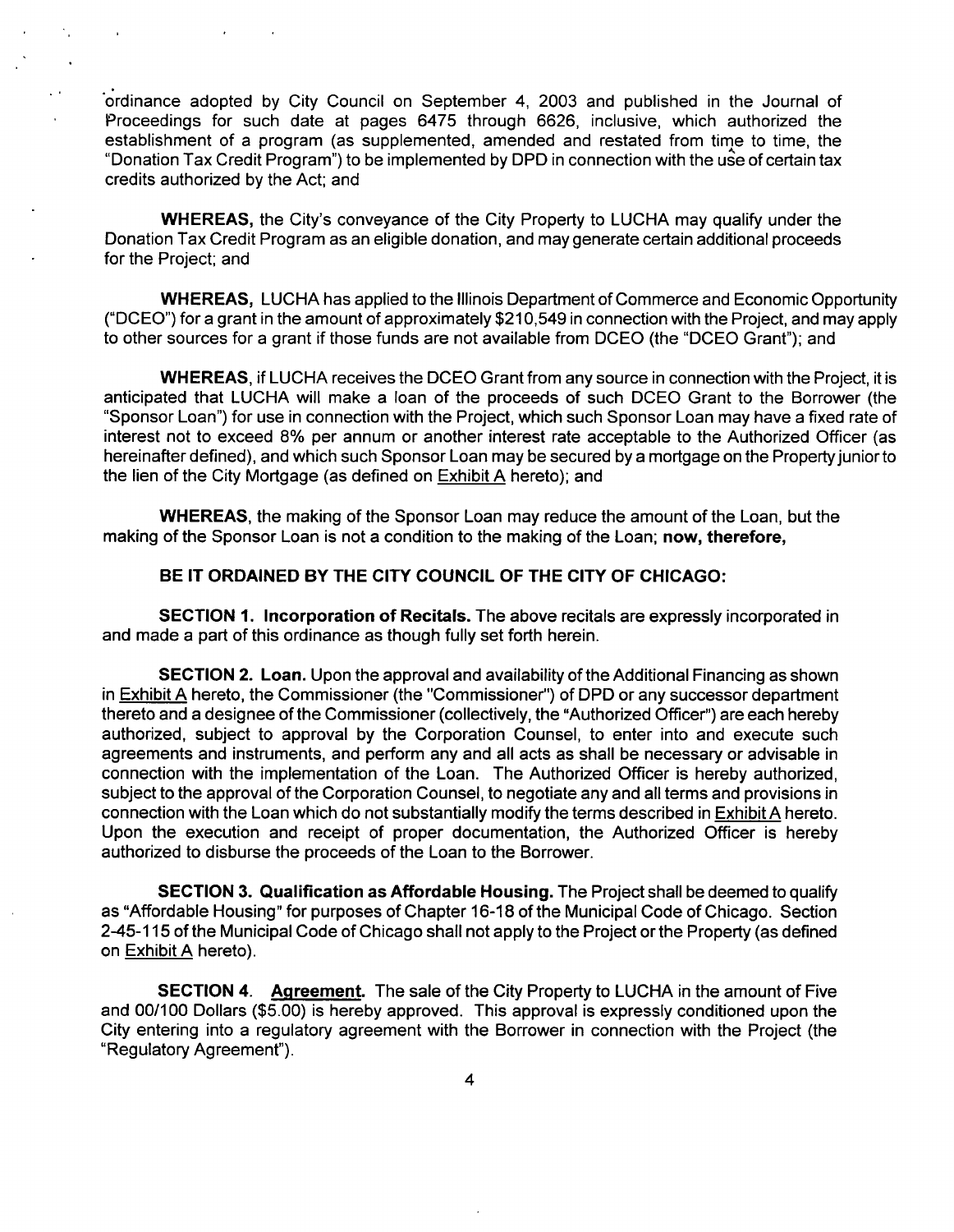$\bullet$ **SECTION 5.** Deed. The Mayor or his proxy is authorized to execute, and the City Clerk is authorized to attest, one or more quitclaim deeds conveying the City Property to LUCHA, or to a land trust of which LUCHA is the sole beneficiary, or to a business entity of which the LUCHA is the sole controlling party or which is comprised of the same principal parties, for immediate re-conveyance to the Borrower, subject to those covenants, conditions and restrictions set forth in the Regulatory Agreement.

The following provisions shall govern the City's conveyance ofthe City Property to LUCHA:

(i) Form of Quitclaim Deed. The City shall convey to LUCHA title to the City Property by quitclaim deed for the sum of Five and 00/100 Dollars (\$5.00), which shall be paid by LUCHA to the City on the date the City conveys the City Property. LUCHA acknowledges and agrees that the City Property has an appraised fair market value price of approximately Nine Hundred Ten Thousand Dollars (\$910,000). Without limiting the quitclaim nature of the deed, the conveyance of and title to the City Property shall, in addition to the provisions of this Ordinance, be subject to:

(a) general real estate taxes and any special assessments or other taxes;

(b) all easements, encroachments, covenants and restrictions of record and not shown of record;

- (c) such other title defects as may exist; and
- (d) any and all exceptions caused by the acts of LUCHA, its affiliates or

its agents.

 $\ddot{\phantom{1}}$ 

(ii) Taxes. The City shall use reasonable efforts to obtain the waiver or release of any delinquent real estate taxes or tax liens on the City Property prior to the closing, to the extent such taxes or tax liens can be waived or released through submission of an abatement letter to the Cook County Treasurer, a motion to vacate a tax sale or a petition for exemption. If the City is unable to obtain the waiver or release of any such tax liens or is unable to cause the title company to insure over such tax liens, or if the City Property is encumbered with any other unpermitted exceptions, LUCHA shall have the option to do one of the following: (a) accept title to the City Property subject to the unpermitted exceptions, which shall then become permitted exceptions; or (b) terminate this Agreement by delivery of written notice to the City at least fourteen (14) days prior to the closing date.

(iii) Financing. Neither LUCHA nor the Borrower shall, without prior written consent of the Department, which shall be in the Department's sole discretion, engage in any financing or other transaction which would create an encumbrance or lien on the City Property (other than Financing described on Exhibit A).

(iv) Closing. The closing for the City Property to LUCHA and LUCHA's reconveyance of the City Property to the Borrower shall take place simultaneously and sequentially and on such date and at such place as the parties may mutually agree to in writing.

(v) Recordation of Quitclaim Deed. LUCHA shall promptly record, or cause to be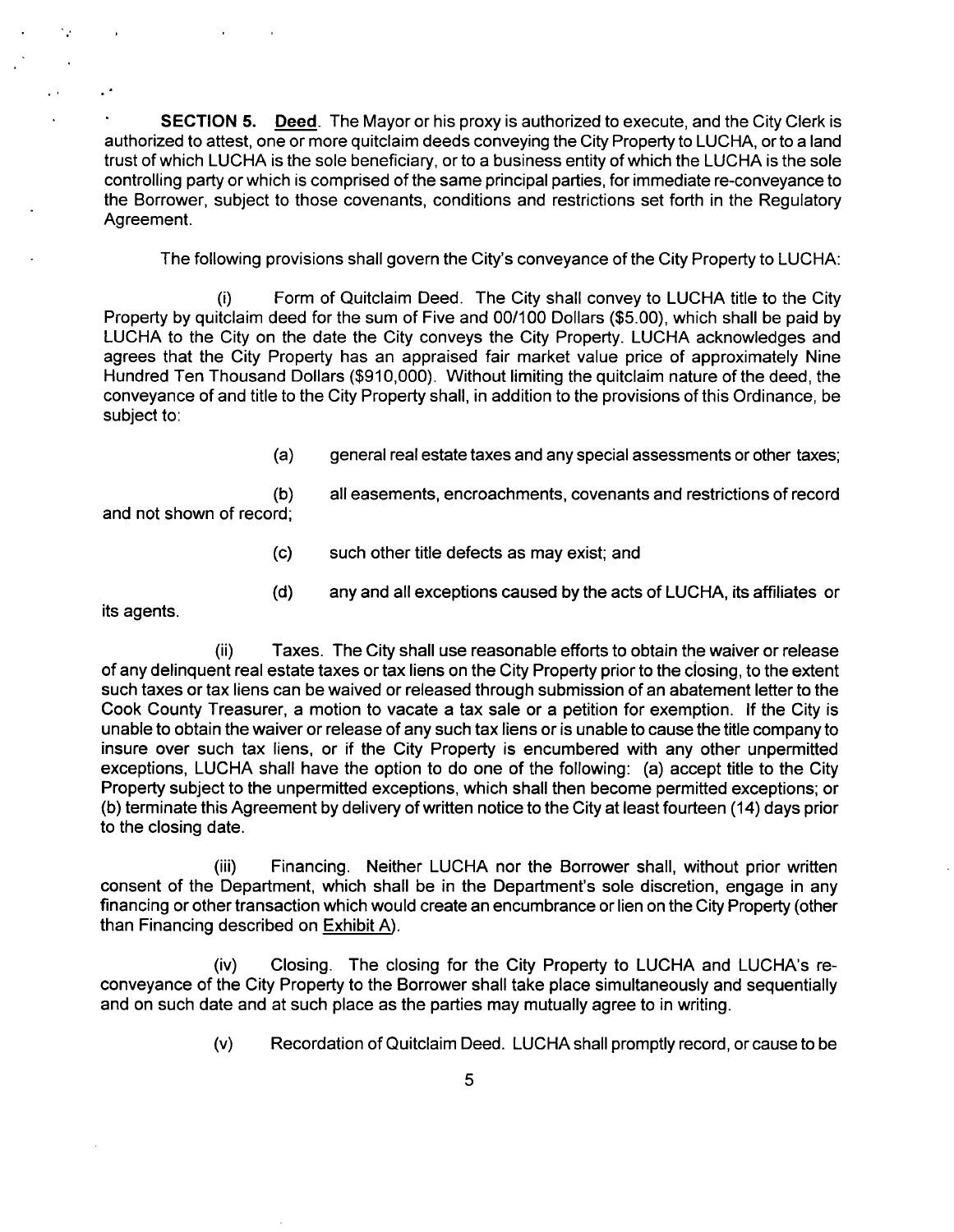" recorded, the quitclaim deed(s) for the City Property in the Office of the Recorder of Deeds of Cook County, Illinois. LUCHA or the Borrower shall pay all costs for so recording the quitclaim deed.

(vi) Escrow. In the event that LUCHA requires conveyance through an escrow, LUCHA shall pay all escrow fees.

(vii) "AS IS" SALE. LUCHA ACKNOWLEDGES THAT IT HAS HAD ADEQUATE OPPORTUNITY TO INSPECT AND EVALUATE THE STRUCTURAL, PHYSICAL AND ENVIRONMENTAL CONDITION AND RISKS OF THE PROPERTY AND ACCEPTS THE RISK THAT ANY INSPECTION MAY NOT DISCLOSE ALL MATERIAL MATTERS AFFECTING THE PROPERTY (AND ANY IMPROVEMENTS THEREON). LUCHA OR THEIR REPRESENTATIVE MUST OBTAIN A RIGHT OF ENTRY AGREEMENT FROM THE CITY PRIOR TO ACCESSING THE PROPERTY AT ANY TIME PRIOR TO CONVEYANCE. THE CITY MUST APPROVE THE SCOPE OF WORK ASSOCIATED WITH THE RIGHT OF ENTRY BEFORE IT IS CONDUCTED. LUCHA AGREES TO ACCEPT THE PROPERTY IN ITS "AS IS," "WHERE IS" AND "WITH ALL FAULTS" CONDITION AT CLOSING WITHOUT ANY COVENANT, REPRESENTATION OR WARRANTY, EXPRESS OR IMPLIED, OF ANY KIND, AS TO THE STRUCTURAL, PHYSICAL OR ENVIRONMENTAL CONDITION OF THE PROPERTY OR THE SUITABILITY OF THE PROPERTY FOR ANY PURPOSE WHATSOEVER. LUCHA ACKNOWLEDGES THAT IT IS RELYING SOLELY UPON ITS OWN INSPECTION AND OTHER DUE DILIGENCE ACTIVITIES AND NOT UPON ANY INFORMATION (INCLUDING, WITHOUT LIMITATION, ENVIRONMENTAL STUDIES OR REPORTS OF ANY KIND) PROVIDED BY OR ON BEHALF OF THE CITY OR ITS AGENTS OR EMPLOYEES WITH RESPECT THERETO. LUCHA AGREES THAT IT IS LUCHA'S SOLE RESPONSIBILITY AND OBLIGATION TO PERFORM ANY ENVIRONMENTAL REMEDIATION WORK AND TAKE SUCH OTHER ACTION AS IS NECESSARY TO PUT THE PROPERTY IN A CONDITION WHICH IS SUITABLE FOR ITS INTENDED USE.

(viii) Environmental Requirements:

1. Phase I Environmental Site Assessment (ESA) must be conducted in conformance with ASTM E- 1527-13 is required and must be performed within 180 days prior to closing. A reliance letter naming the City of Chicago as an authorized user must be provided by the environmental professional conducting the Phase I ESA. The City's Department of Fleet and Facility Management ("2FM") believes that the former presence of a roofing contractor at 1757 N. Drake Ave. and the historical operation of the Almira Iron Works adjacent to 1822 N. Sawyer Ave. constitute Recognized Environmental Conditions ("RECs") which must undergo further investigation.

2. LUCHA acknowledges that 1757 N. Drake Ave. and 1822 N. Sawyer Ave. have not been fully characterized, and agrees to conduct a Phase II investigation, including sampling sufficient to determine whether the Property needs to be included in the Site Remediation Program ("SRP") administered bythe Illinois Environmental Protection Agency ("lEPA") based on paragraph 3 below. 2FM or any successor department thereto shall have the right to review and approve to the sampling plan and results, and any site investigation reports prepared in connection therewith. Upon 2FM's request, the Developer shall perform additional tests for the purpose of determining whether the Property satisfies IEPA's Tiered Approach to Corrective Action Objectives ("TACO") Tier 1 residential criteria; except that Developer is not required to perform such additional tests if lEPA has provided Developer with a written determination that the Property satisfies lEPA's TACO Tier 1 residential criteria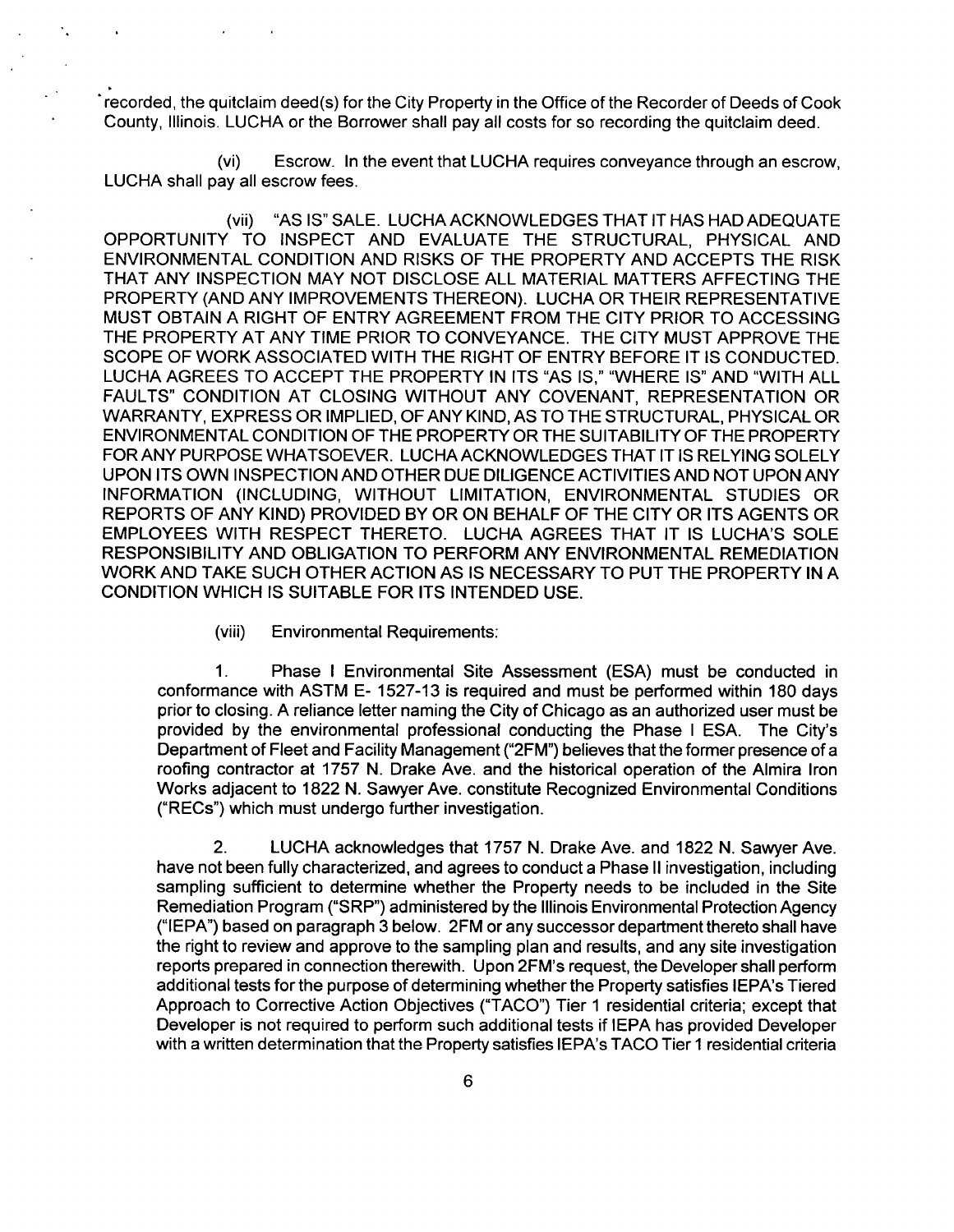based on existing tests.

3. In the event that soil and/or groundwater impacts exceeding lEPA's TACO Tier 1 residential criteria are identified, LUCHA must enroll the Project slte(s) in the lEPA SRP and obtain a comprehensive residential No Further Remediation Letter(s).

4. LUCHA shall undertake all investigation, removal, response, disposal, remediation and other activities that may be required and take all necessary and proper steps to obtain a comprehensive residential Final No Further Remediation Letter(s) ("Final NFR Letter(s)") from the lEPA approving the use of the Property for the Project.

5. Any underground storage tanks ("USTs") identified must be removed and closed in accordance with applicable regulations and any identified leaking USTs must be properly addressed in accordance with 35 III. Adm. Code 734.

6. LUCHA shall be solely responsible for all site preparation, SRP and environmental oversight costs, including, but not limited to, report preparation, lEPA fees, remediation oversight, the removal of soil, pre-existing building foundations, soil exceeding the IEPA's Tiered Approach to Cleanup Objectives for the proposed uses of the Project, and demolition debris, the removal, disposal, storage, remediation, removal or treatment of "Hazardous Substances" (as defined below) from the Property, and the construction of any engineered barriers required to obtain the Final NFR Letter. "Hazardous Substance" means any toxic substance, hazardous substance, hazardous material, hazardous chemical or hazardous, toxic or dangerous waste defined or qualifying as such in (or for the purposes of) any Environmental Laws, or any pollutant, toxic vapor, or contaminant, and shall include, but not be limited to, petroleum (including crude oil or any fraction thereof), any radioactive material or by-product material, polychlorinated biphenyls and asbestos in any form or condition.

7. The City, acting through 2FM, shall have the right to review and approve in advance all documents submitted to the lEPA underthe SRP, as amended or supplemented from time to time, including, without limitation, the Comprehensive Site Investigation Report/Remedial Objectives Report/Remedial Action Report, the Remedial Action Completion Report, the Comprehensive Draft NFR Letter, the Final NFR Letter and any changes thereto.

8. LUCHA shall promptly transmit to the City copies of all SRP Documents prepared or received after the date hereof, including, without limitation, any written communications delivered to or received from the lEPA or other regulatory agencies with respect to the Remediation Work.

9. LUCHA acknowledges and agrees that the City will not issue a Certificate of Completion or a Certificate of Occupancy for the Project and occupancy may not occur until the lEPA has issued, and the City has approved, a Final NFR Letter for the Project.

10. LUCHA must record and abide by the terms and conditions of the Final NFR Letter, including but not limited to the maintenance of all preventative, engineering and institutional controls.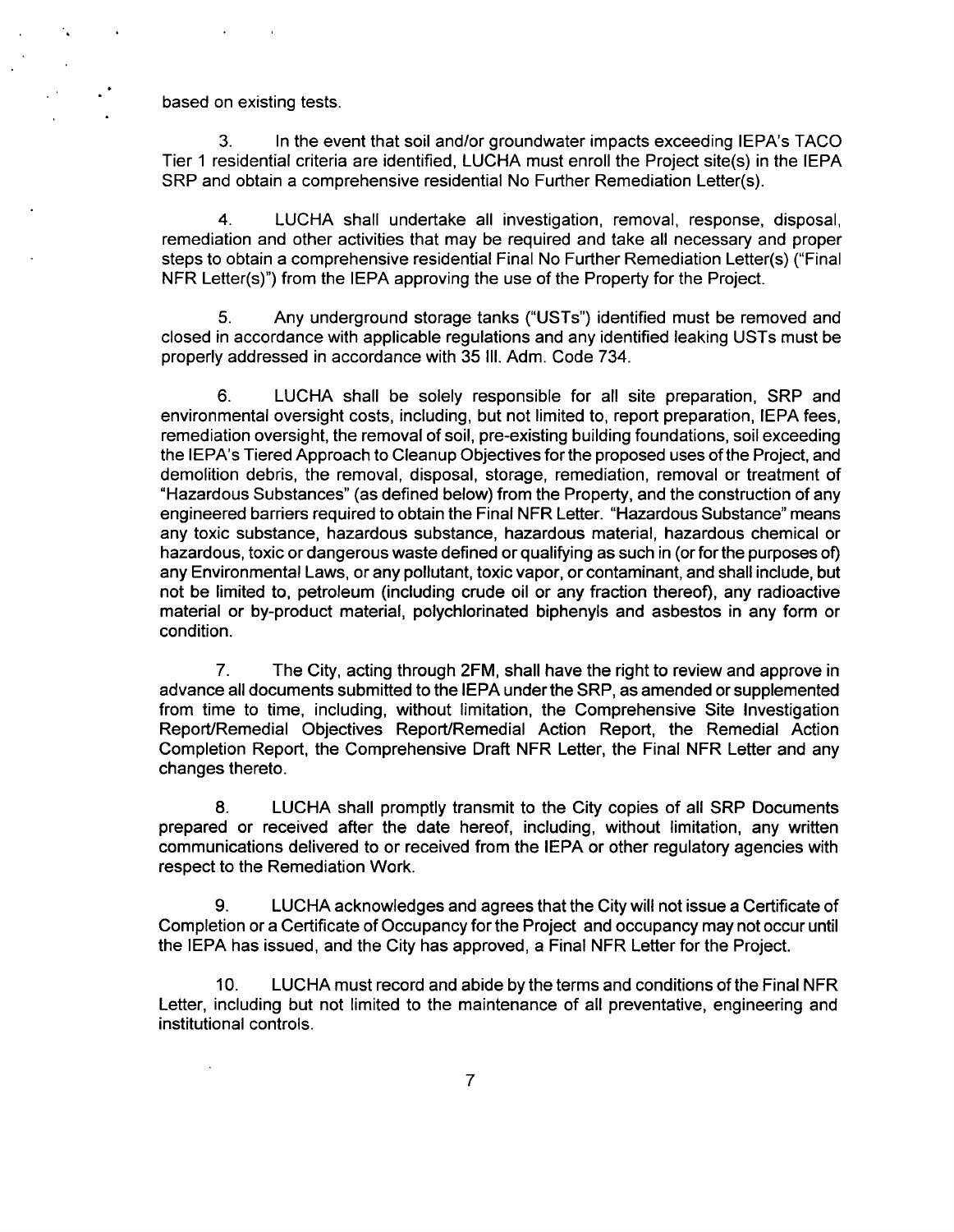11. LUCHA must comply with all applicable "Environmental Laws" (as defined below). "Environmental Laws" means any and all Laws (as defined below) relating to the regulation and protection of human health, safety, the environment and natural resources now or hereafter in effect, as amended or supplemented from time to time, including, without limitation, the Comprehensive Environmental Response, Compensation and Liability Act, 42 U.S.C. § 9601 et seq., the Resource Conservation and Recovery Act, 42 U.S.C. § 6901 et seq., the Hazardous Materials Transportation Act, 49 U.S.C. § 5101 et seq., the Federal Water Pollution Control Act, 33 U.S.C. § 1251 et seq., the Clean Air Act, 42 U.S.C. § 7401 et seq., the Toxic Substances Control Act, 15 U.S.C. § 2601 et seq., the Federal Insecticide, Fungicide, and Rodenticide Act, 7 U.S.C. § 136 etseq., the Occupational Safety and Health Act, 29 U.S.C. § 651 et seq., any and all regulations promulgated under such Laws, and all analogous state and local counterparts or equivalents of such Laws, including, without limitation, the Illinois Environmental Protection Act, 415 ILCS 5/1 et seq., and the common law, including, without limitation, trespass and nuisance. "Laws" means all applicable federal, state and local statutes, laws, ordinances, codes, rules, regulations, orders and judgments, including, without limitation. Sections 7-28 and 11-4 ofthe Municipal Code of Chicago relating to waste disposal (collectively, "Laws")

(ix) Release and Indemnification.

1. LUCHA, on behalf of itself and on behalf of its officers, directors, employees, successors, assigns and anyone claiming by, through or under them (collectively, the "Developer Parties"), or anyone claiming by, through, or underthe Developer Parties, hereby releases, relinquishes and forever discharges the City from and against any and all Losses which LUCHA or any of the Developer Parties ever had, now have, or hereafter may have, whether grounded in tort or contract or othenwise, in any and all courts or other forums, of whatever kind or nature, whether known or unknown, arising out of or in any way connected with, directly or indirectly (a) any environmental contamination, pollution or hazards associated with the Property or any improvements, facilities or operations located or formerly located thereon. Including, without limitation, any release, emission, discharge, generation, transportation, treatment, storage or disposal of Hazardous Substances, or threatened release, emission or discharge of Hazardous Substances; (b) the structural, physical or environmental condition of the Property, including, without limitation, the presence or suspected presence of Hazardous Substances in, on, under or about the Property or the migration of Hazardous Substances from or to other property, unless the Hazardous Substances migrate from property owned by the City to the Property; (c) any violation of, compliance with, enforcement of or liability under any Environmental Laws, including, without limitation, any Losses arising under CERCLA, and (d) any investigation, cleanup, monitoring, remedial, removal or restoration work required by any federal, state or local governmental agency or political subdivision or other third party in connection or associated with the Property or any improvements, facilities or operations located or formerly located thereon (collectively, "Released Claims"). Furthermore, the Developer shall defend, indemnify, and hold the City harmless from and against any and all Losses which may be made or asserted by any third parties arising out of or in any way connected with, directly or indirectly, any of the Released Claims.

2. The covenant of release set forth in this provision (ix) shall run with the Property, and shall be binding upon all successors and assigns of LUCHA with respect to the Property, including, without limitation, each and every person, firm, corporation, limited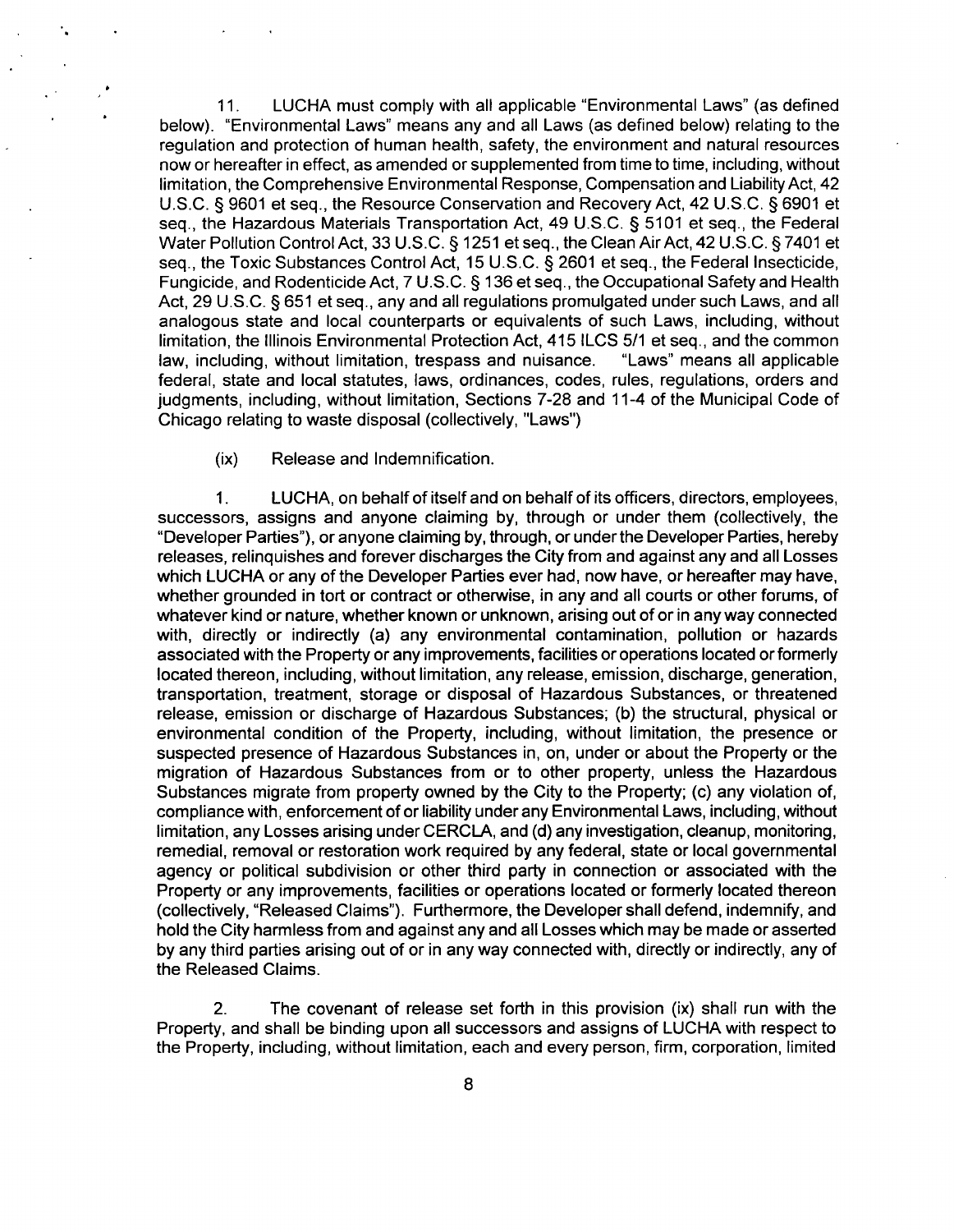liability company, trust or other entity owning, leasing, occupying, using or possessing any portion of the Property under or through LUCHA following the date of the Deed. LUCHA acknowledges and agrees that the foregoing covenant of release constitutes a material inducement to the City's conveying the Property to LUCHA, and that, but for such release, the City would not have agreed to convey the Property to LUCHA for the Purchase Price. It is expressly agreed and understood by and between LUCHA and the City that, should any future obligation of LUCHA, or any of the Developer Parties, arise or be alleged to arise in connection with any environmental, soil or other condition ofthe Property, neither LUCHA, nor any of the Developer Parties, will assert that those obligations must be satisfied in whole or in part by the City because this provision (ix) contains a full, complete and final release of all such claims.

 $\mathbf{r} = \mathbf{r}$ 

3. This provision (ix) shall survive the closing of the City's conveyance of the Property to LUCHA and any termination of the Loan agreement (regardless of the reason for such termination).

(x) Reconveyance Deed. Prior to the City's conveyance of the City Property to LUCHA, LUCHA shall deliver to the City a special warranty deed for the City Property in recordable form naming the City as grantee, for possible recording in the event LUCHA defaults under the Loan or the tax credit regulatory agreement, and such default is not cured in accordance with the terms of the Loan or the regulatory agreement; provided, however, the City will return the reconveyance deed to LUCHA promptly following the later of the City's issuing a certificate of completion for the Project and LUCHA's renting each of the residential dwelling units that comprise the Project.

SECTION 6. Release. The Commissioner is hereby authorized to release the Bickerdike Property from the Bickerdike RDA and to consent to Bickerdike's conveyance of the Bickerdike Property to the LUCHA, for immediate reconveyance to the Borrower, for the Project, and to negotiate and, subject to the approval of the Corporation Counsel, to execute such documents (including an amendment to the Bickerdike RDA) as are necessary to effectuate such release and consent.

SECTION 7. Donation Tax Credits. The City hereby approves the conveyance of the City Property and the Bickerdike Property. The conveyance of the City Property is approved as a donation to LUCHA from the City under the Donation Tax Credit Program in connection with the Project. The Authorized Officer is hereby authorized to transfer the tax credits allocated to the City under the Donation Tax Credit Program in connection with the conveyance of the City Property to an entity satisfactory to the Authorized Officer on such terms and conditions as are satisfactory to the Authorized Officer (the "Transfer"). The proceeds, if any, received by the City in connection with the Transfer are hereby appropriated, and the Authorized Officer is hereby authorized to use such proceeds, to make a grant to LUCHA, in his or her sole discretion, for use in connection with the Project (the "Grant"). Upon the execution and receipt of proper documentation, the Authorized Officer is hereby authorized to disburse the proceeds of the Grant to LUCHA.

#### **SECTION 8. Infrastructure Work: Harvest Homes Project and the Project.**

(i) Harvest Homes. The City is hereby authorized to reimburse PCDAC from the Infrastructure Funds, in an amount not to exceed THREE HUNDRED SEVENTY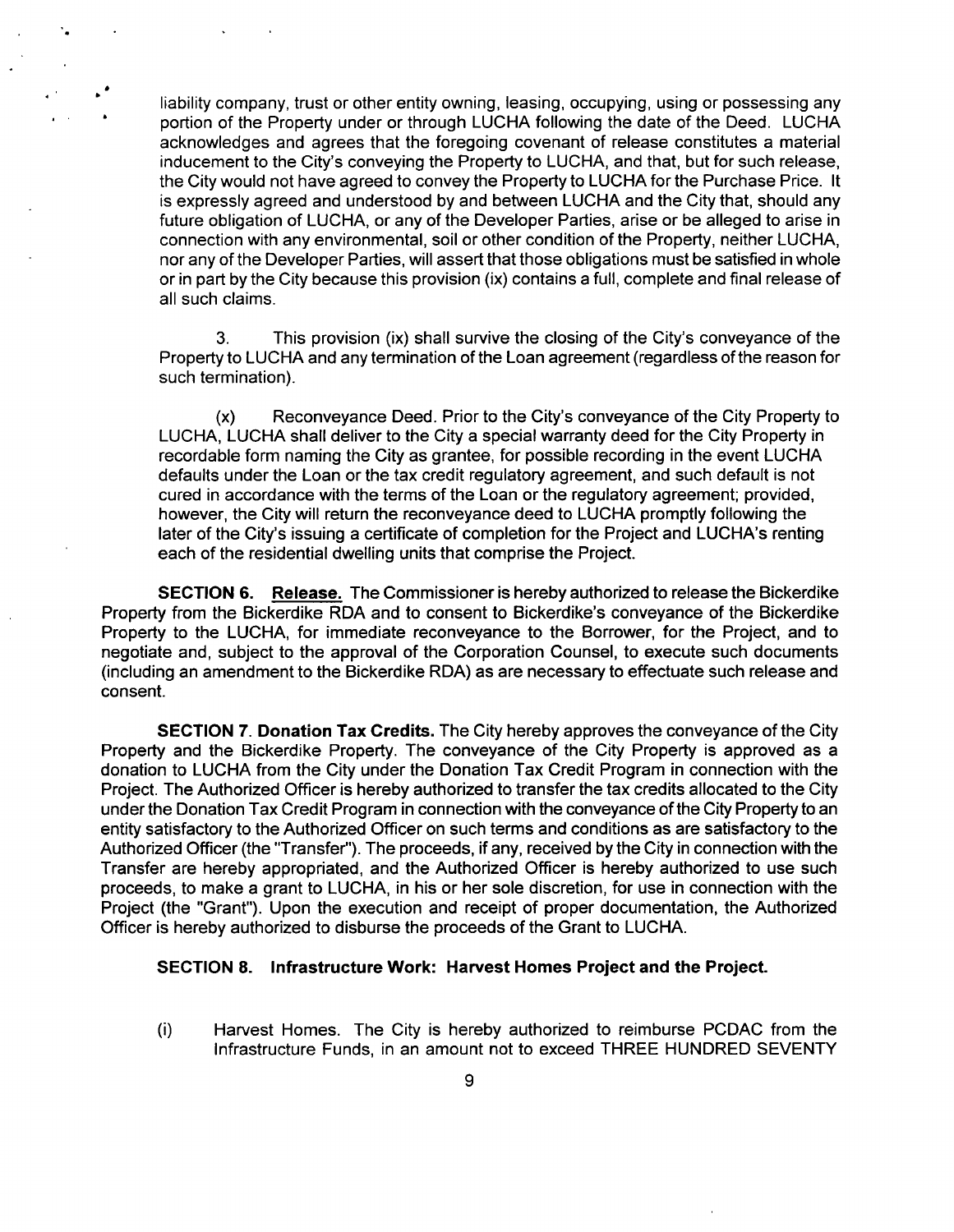FIVE THOUSAND DOLLARS (\$375,000) (the "Harvest Infrastructure Funds"), for certain City infrastructure work accomplished by PCDAC adjoining or near the site of the Harvest Homes Project, which such work is generally described in Exhibit E to this Ordinance, with such additions and/or deletions as are approved by the Authorized Officer.

- (il) The Project. The City is hereby authorized to retain LUCHA to accomplish certain City infrastructure work adjoining or near the site of the Project, which such work is generally described in Exhibit F to this Ordinance, with such additions and/or deletions as are approved by the Authorized Officer and may be paid for from the Infrastructure Funds. LUCHA shall cause such work to be completed pursuant to standards required by the Authorized Officer for an amount not to exceed THREE HUNDRED THOUSAND DOLLARS (\$300,000) (the "Project Infrastructure Funds").
- (iii) The Authorized Officer is hereby authorized to enter into such amendments, agreements, and/or any other documents required to accomplish the purposes of this Section 8. Upon the execution and receipt of proper documentation, the Authorized Officer is hereby authorized to disburse the Harvest Infrastructure Funds to PCDAC and the Project Infrastructure Funds to LUCHA.

SECTION 9. Severance. To the extent that any ordinance, resolution, rule, order or provision of the Municipal Code of Chicago, or part thereof, is in conflict with the provisions of this ordinance, the provisions of this ordinance shall control. If any section, paragraph, clause or provision of this ordinance shall be held invalid, the invalidity of such section, paragraph, clause or provision shall not affect any of the other provisions of this ordinance.

SECTION 10. Effective Date. This ordinance shall be effective as ofthe date of its passage and approval.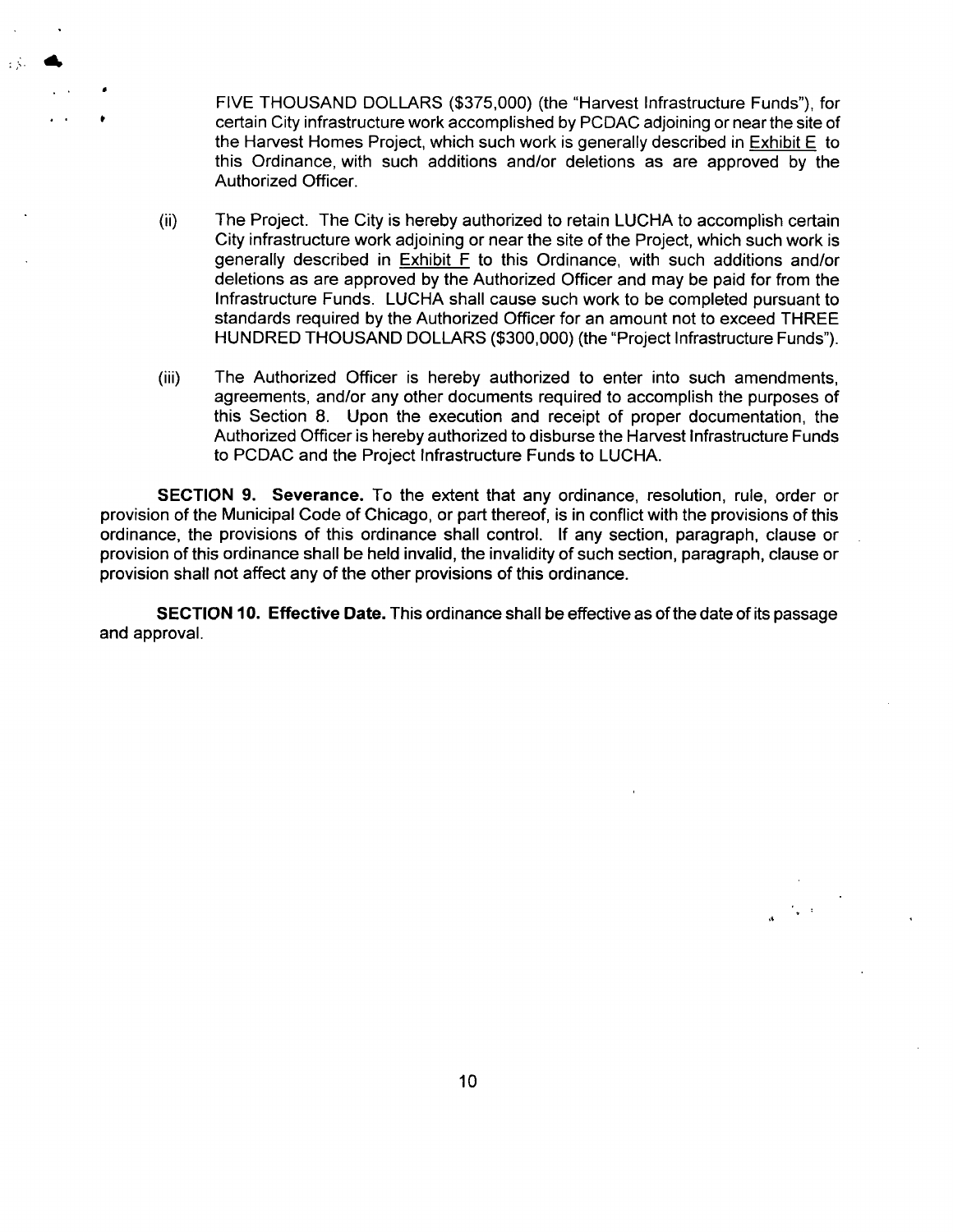## EXHIBIT A

 $\mathcal{L}^{\text{max}}_{\text{max}}$ 

 $\sim$ 

 $\mathcal{L}(\mathcal{A})$ 

 $\mathcal{L}_{\text{max}} = 2\sqrt{2}$ 

 $\frac{1}{2} \sum_{i=1}^{n} \frac{1}{2} \sum_{j=1}^{n} \frac{1}{2} \sum_{j=1}^{n} \frac{1}{2} \sum_{j=1}^{n} \frac{1}{2} \sum_{j=1}^{n} \frac{1}{2} \sum_{j=1}^{n} \frac{1}{2} \sum_{j=1}^{n} \frac{1}{2} \sum_{j=1}^{n} \frac{1}{2} \sum_{j=1}^{n} \frac{1}{2} \sum_{j=1}^{n} \frac{1}{2} \sum_{j=1}^{n} \frac{1}{2} \sum_{j=1}^{n} \frac{1}{2} \sum_{j=1}^{n$ 

 $\mathcal{L}(\mathcal{A})$  and  $\mathcal{A}(\mathcal{A})$ 

 $\sim$ 

 $\sim 10^{11}$ 

 $\mathcal{L}^{\text{max}}_{\text{max}}$  , where  $\mathcal{L}^{\text{max}}_{\text{max}}$ 

 $\hat{u}_\mathrm{c}$  is a set of

 $\frac{1}{2}$  ,  $\frac{1}{2}$ 

| <b>BORROWER:</b>                      | Tierra Linda Limited Partnership, an Illinois limited partnership with Tierra Linda,<br>LLC, an Illinois limited liability company, (of which Latin United Community Housing<br>Association, an Illinois not-for-profit corporation, is the sole member), as the sole<br>general partner (the "General Partner") and others to be hereafter selected as the<br>limited partners. |                                                                                                                                                                                                                                                                                                                                                                          |                                                                                                                                                                                                                                                                                                                                                                                                                                                                                                                                                            |  |
|---------------------------------------|----------------------------------------------------------------------------------------------------------------------------------------------------------------------------------------------------------------------------------------------------------------------------------------------------------------------------------------------------------------------------------|--------------------------------------------------------------------------------------------------------------------------------------------------------------------------------------------------------------------------------------------------------------------------------------------------------------------------------------------------------------------------|------------------------------------------------------------------------------------------------------------------------------------------------------------------------------------------------------------------------------------------------------------------------------------------------------------------------------------------------------------------------------------------------------------------------------------------------------------------------------------------------------------------------------------------------------------|--|
| <b>PROJECT:</b>                       |                                                                                                                                                                                                                                                                                                                                                                                  | Acquisition of land and construction of approximately twelve (12) buildings containing<br>an aggregate of approximately 45 residential dwelling units located generally at the<br>addresses listed in Exhibits B, C, and D, in Chicago, Illinois, for low and moderate-<br>income families, together with certain common areas, outdoor community spaces<br>and parking. |                                                                                                                                                                                                                                                                                                                                                                                                                                                                                                                                                            |  |
| LOAN:                                 | Source:<br>Amount:<br>Term:<br>Interest:<br>Security:                                                                                                                                                                                                                                                                                                                            |                                                                                                                                                                                                                                                                                                                                                                          | Multi-Family Program Funds<br>Not to exceed \$5,000,000<br>Not to exceed 32 years<br>Not to exceed 3% (three) per percent per annum<br>Non-recourse loan; second lien position mortgage ("City<br>Mortgage") on the Property                                                                                                                                                                                                                                                                                                                               |  |
| <b>ADDITIONAL</b><br><b>FINANCING</b> | 1.                                                                                                                                                                                                                                                                                                                                                                               | Amount:<br>Term:<br>Source:<br>Interest:<br>Security:                                                                                                                                                                                                                                                                                                                    | Not to exceed \$1,078,250<br>19 years, or another term acceptable to the Authorized<br><b>Officer</b><br>IFF, an Illinois not-for profit corporation, or another entity<br>acceptable to the Authorized Officer<br>A fixed rate of interest not to exceed 7% (seven) percent per<br>annum, or such other rate or rates acceptable to the<br><b>Authorized Officer</b><br>A first lien position mortgage and assignment of rents and<br>leases on the Property senior to the City Mortgage, and such<br>other security acceptable to the Authorized Officer |  |
|                                       | 2.                                                                                                                                                                                                                                                                                                                                                                               | Low-Income<br><b>Housing Tax</b><br>Credit<br>("LIHTC")<br>Proceeds:<br>Source:                                                                                                                                                                                                                                                                                          | Approximately \$10,798,920, all or a portion of which may be<br>paid in on a delayed basis<br>To be derived from the syndication of a LIHTC allocation of<br>approximately \$1,000,000 by the City.                                                                                                                                                                                                                                                                                                                                                        |  |
|                                       | 3.                                                                                                                                                                                                                                                                                                                                                                               | Amount:<br>Term:                                                                                                                                                                                                                                                                                                                                                         | Approximately \$406,000<br>Not to exceed 32 years, or another term acceptable to the<br><b>Authorized Officer</b>                                                                                                                                                                                                                                                                                                                                                                                                                                          |  |

 $\mathcal{L}_{\rm{max}}$  ,  $\mathcal{L}_{\rm{max}}$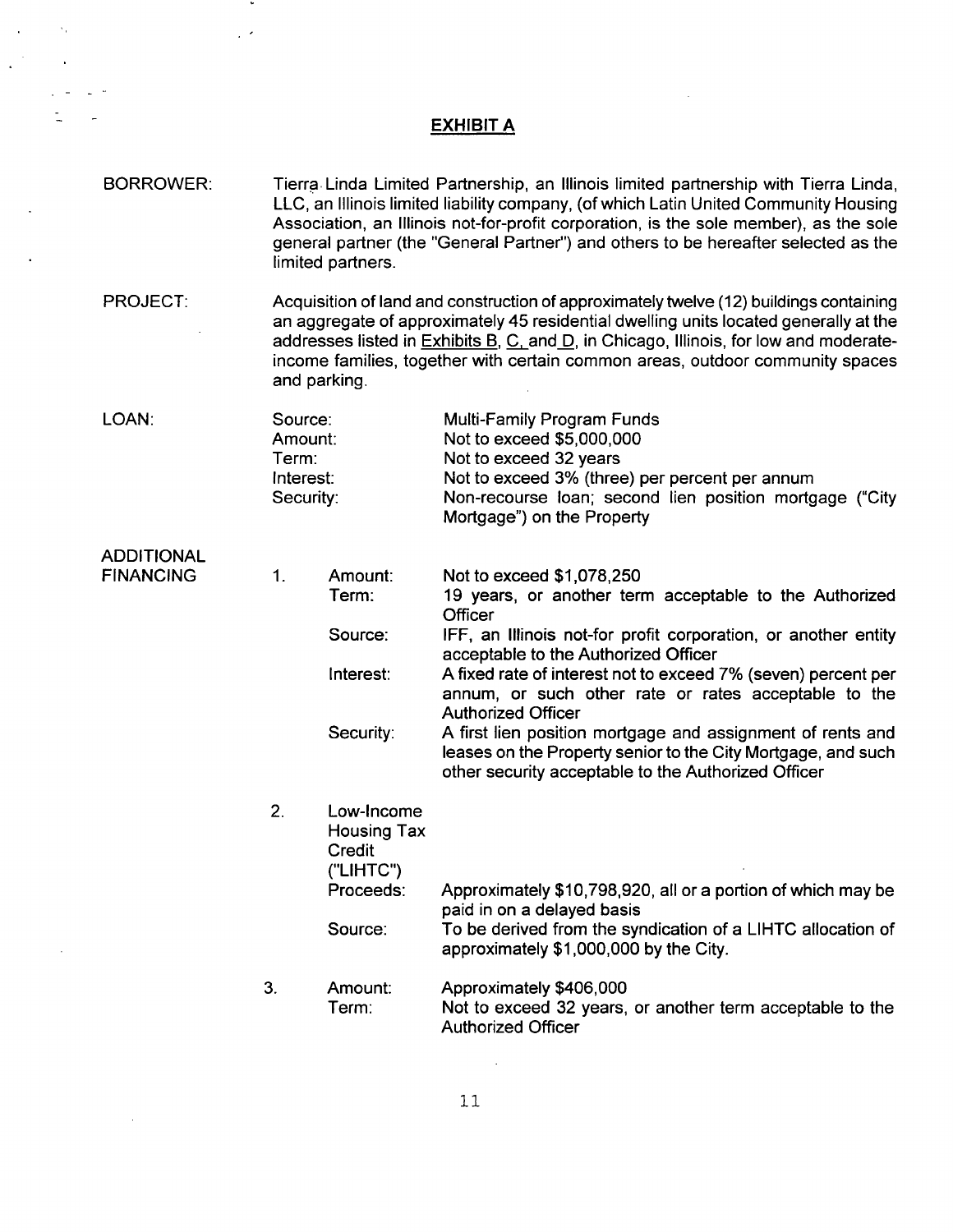| Source:   | LUCHA, derived from the proceeds of the transfer of                                                                   |  |  |  |  |  |
|-----------|-----------------------------------------------------------------------------------------------------------------------|--|--|--|--|--|
|           | Donation Tax Credits in connection with the Project, or                                                               |  |  |  |  |  |
|           | another source acceptable to the Authorized Officer                                                                   |  |  |  |  |  |
| Interest: | A fixed rate of interest not to exceed 8% per annum, or<br>another interest rate acceptable to the Authorized Officer |  |  |  |  |  |
| Security: | Mortgage on the Property junior to the lien of the City<br>Mortgage                                                   |  |  |  |  |  |

 $\sim$   $\sim$ 

 $\overline{4}$ . Amount: Approximately \$100 Source: General Partner, or another source acceptable to the Authorized Officer

 $\mathcal{L}_{\text{max}}$  and  $\mathcal{L}_{\text{max}}$ 

 $\sim 10$ 

 $\mathcal{L}^{\mathcal{A}}$ 

 $\ddot{\phantom{1}}$ 

 $\zeta$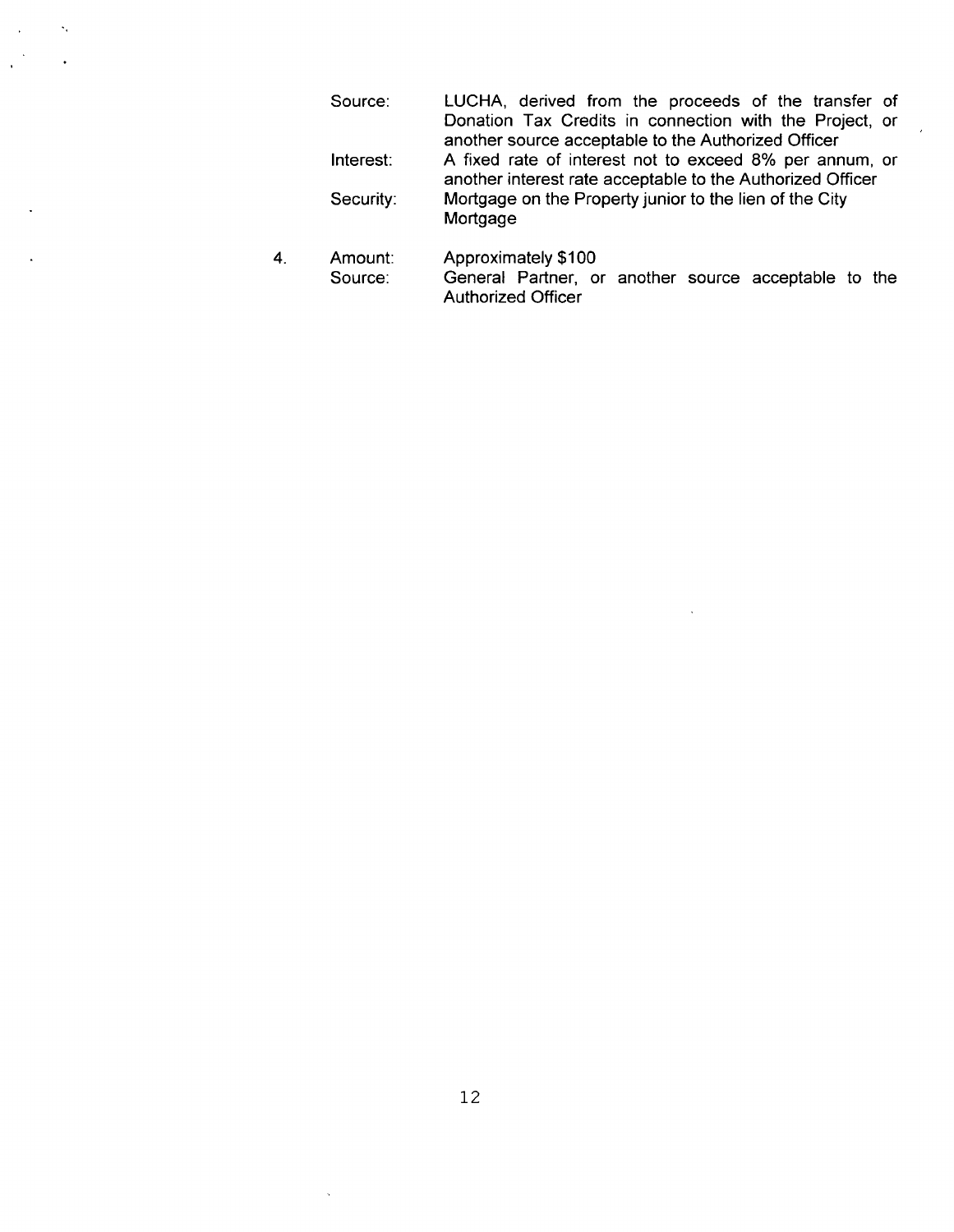### EXHIBIT B LEGAL DESCRIPTION OF CITY PROPERTY (Subject to Final Title and Survey)

Legal Descriptions: To come

 $\bar{\mathbf{t}}$ 

 $\ddot{\phantom{a}}$ 

 $\mathcal{L}_{\mathbf{r}}$ 

 $\ddot{\phantom{a}}$ 

| 1802 N. Sawyer   | 13-35-410-035-0000 |
|------------------|--------------------|
| 1808 N. Kedzie   | 13-35-411-042-0000 |
| 1810 N. Kedzie   | 13-35-411-043-0000 |
| 1421 N. Artesian | 16-01-215-015-0000 |
| 3572 W. Palmer   | 13-35-212-014-0000 |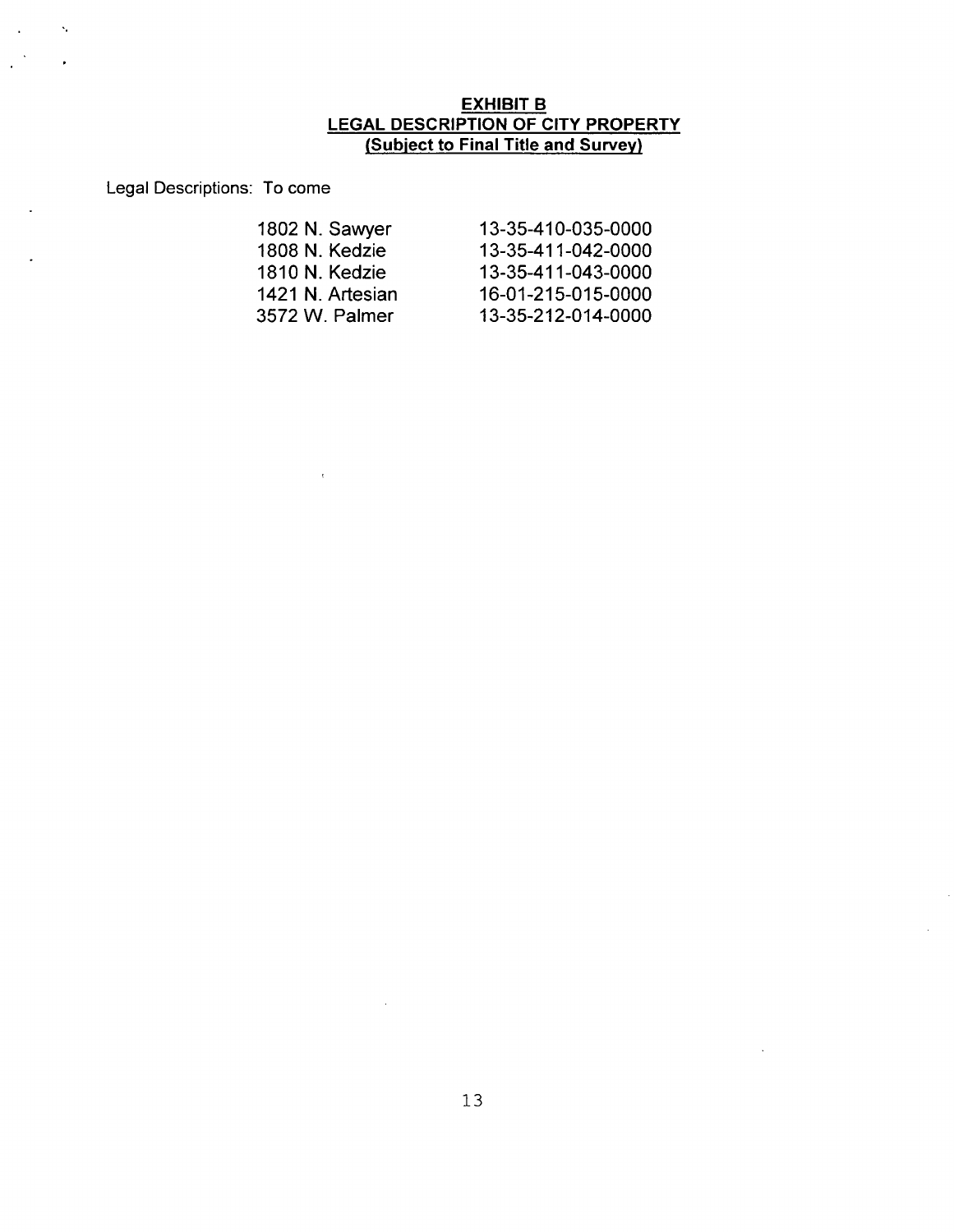### **EXHIBIT C LEGAL DESCRIPTION OF BICKERDIKE PROPERTY (Subject to Final Title and Survey)**

PARCEL 1:

 $\bullet_{\alpha}$ 

LOT 21 IN BLOCK 5 IN THE SUBDIVISION OF BLOCKS 4 TO 9 IN E. SIMONS SUBDIVISION OF THE SOUTHEAST % OF SECTION 35, TOWNSHIP 40 NORTH, RANGE 13 EAST OF THE THIRD PRINCIPAL MERIDIAN, IN COOK COUNTY, ILLINOIS.

COMMONLY KNOWN AS: 1929 NORTH DRAKE AVENUE, CHICAGO, IL 60647 PERMANENT INDEX NUMBER: 13-35-401-016-0000

PARCEL 2:

THE NORTH 27 FEET OF THE EAST 177 FEET OF BLOCK 10 IN E. SIMON'S SUBDIVISION OF THE SOUTHEAST % OF SECTION 35, TOWNSHIP 40 NORTH, RANGE 13 EAST OF THE THIRD PRINCIPAL MERIDIAN, IN COOK COUNTY, ILLINOIS.

COMMONLY KNOWN AS: 1858 NORTH SPAULDING AVENUE, CHICAGO, IL 60647 PERMANENT INDEX NUMBER: 13-35-409-020-0000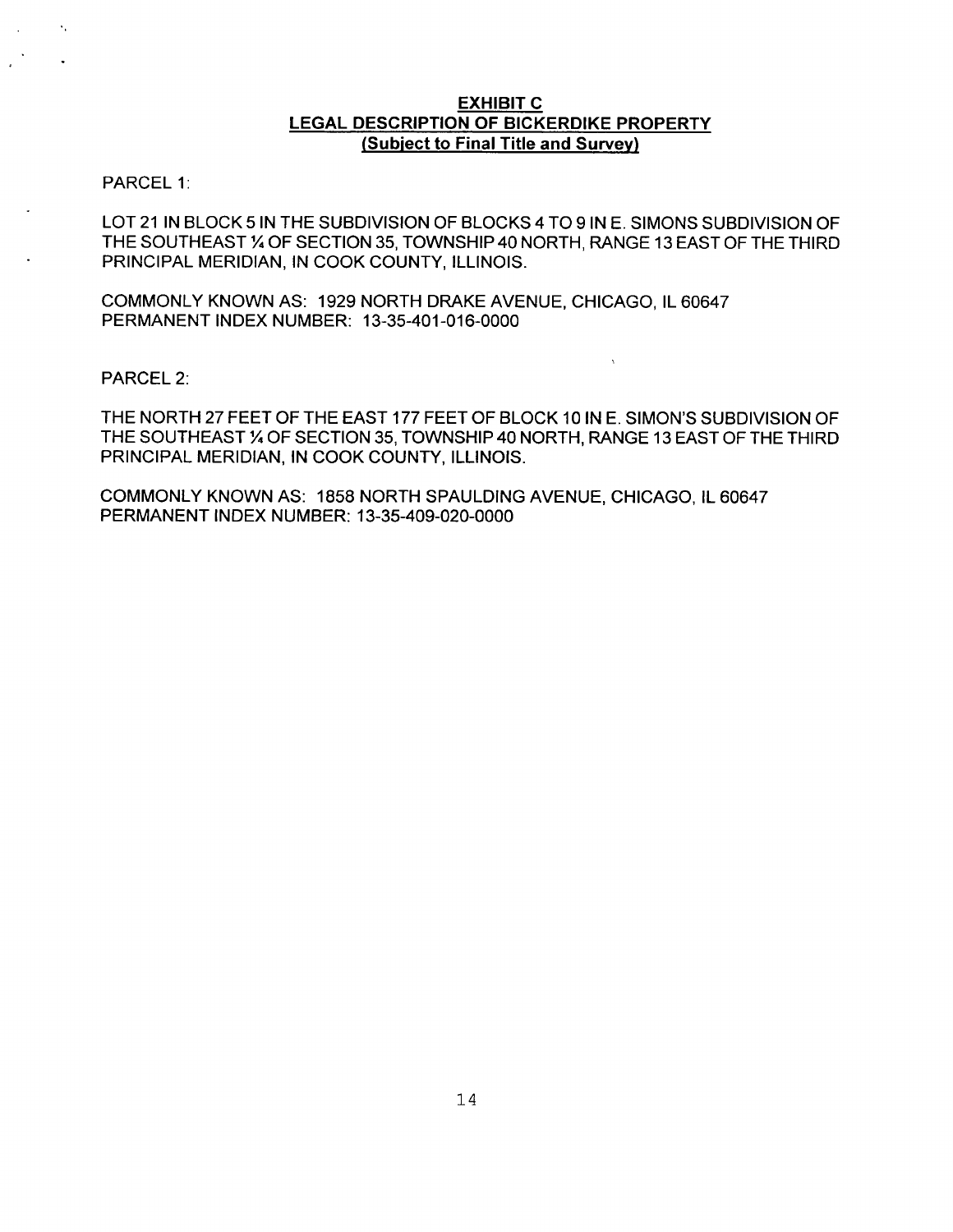## EXHIBIT D ADDRESSES OF PRIVATE PROPERTY (Subject to Final Title and Survey)

1834 N. Sawyer 1838 N. Sawyer 1822 N. Sawyer 1812 N. Drake 1649 N. Drake 1651 N. Drake 1751 N. Drake 1749 N. Drake 1757 N. Drake 3525 W. Wabansia

 $\mathbf{v}_i$ 

Chicago, IL 60647 Chicago, IL 60647 Chicago, IL 60647 Chicago, IL 60647 Chicago, IL 60647 Chicago, IL 60647 Chicago, IL 60647 Chicago, IL 60647 Chicago, IL 60647 Chicago, IL 60647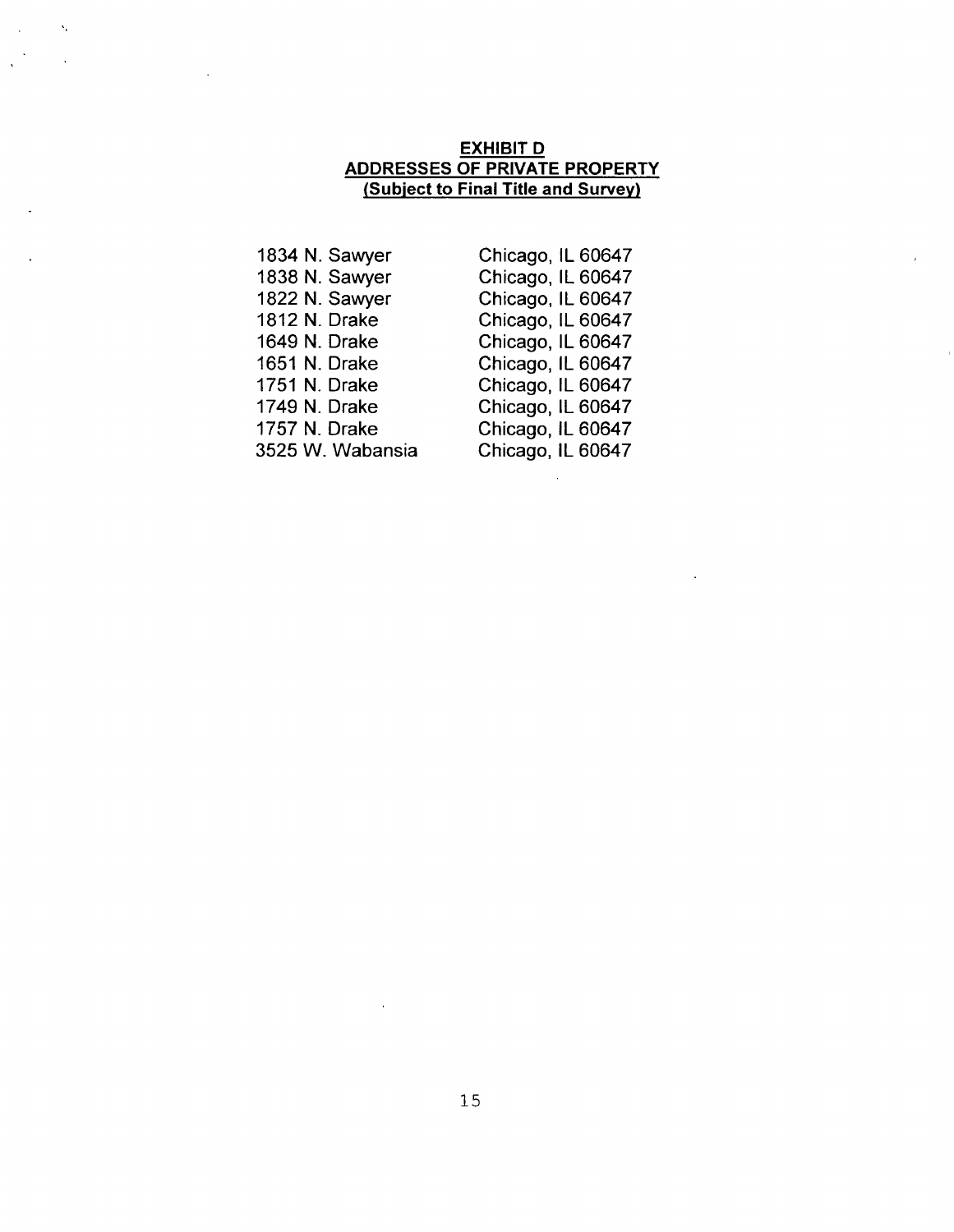## **EXHIBIT E**

 $\lambda_{\rm s}$ 

 $\sim 10^{11}$ 

 $\mathcal{L}^{\mathcal{A}}$ 

### **HARVEST HOMES INFRASTRUCTURE WORK**

Improvements to, replacement of, repairs to, and paving of public infrastructure including alleys, alley aprons, sewers, streets, street curbs and public sidewalks located on, near or adjacent to each of the Harvest Homes Project sites, pursuant to standards required by the Authorized Officer.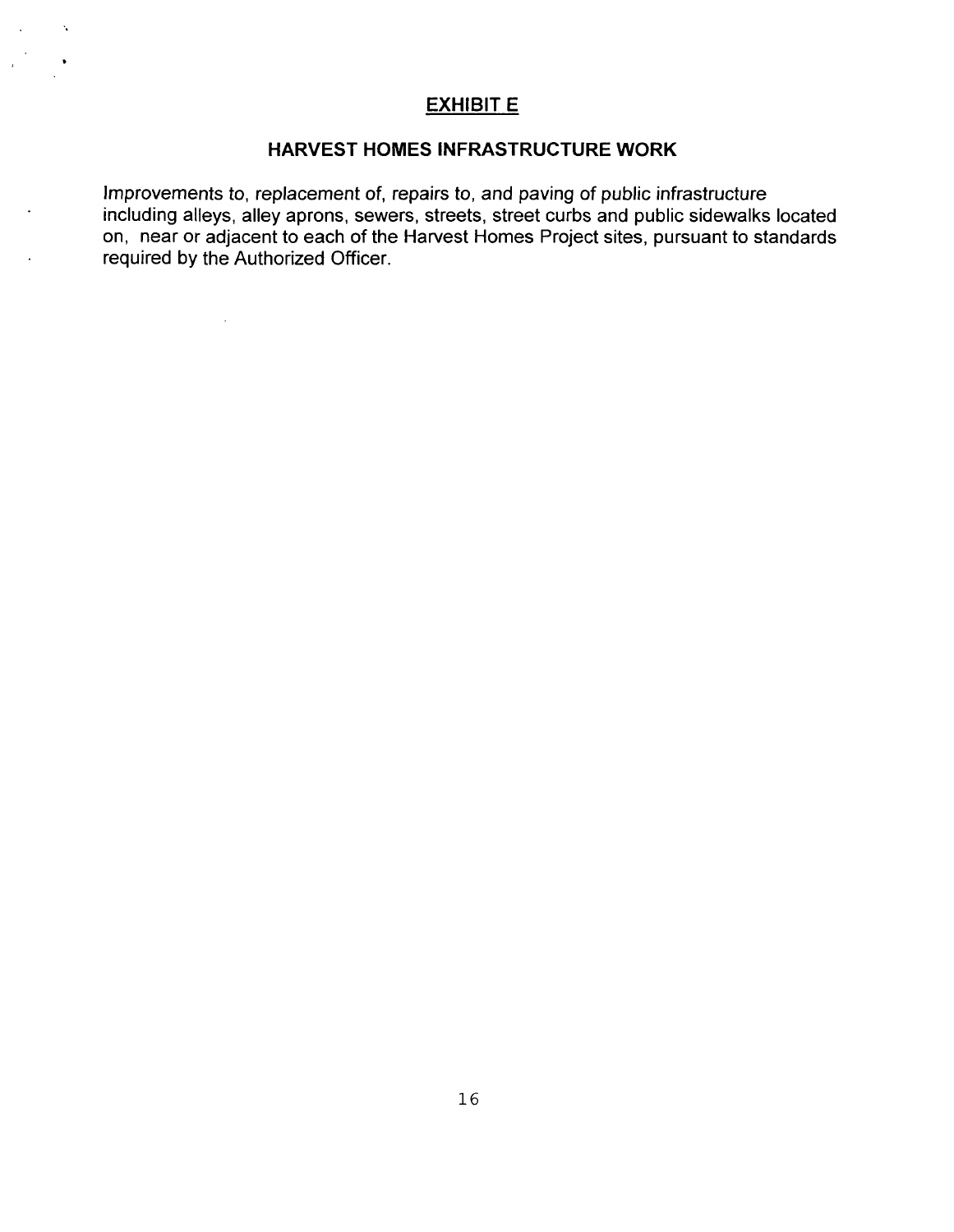## **EXHIBIT F**

 $\chi$ 

## **PROJECT INFRASTRUCTURE WORK**

Improvements to, replacement of, repairs to, and paving of public infrastructure including alleys, alley aprons, sewers, streets, street curbs and public sidewalks located on, near or adjacent to each of the Project sites, pursuant to standards required by the Authorized Officer.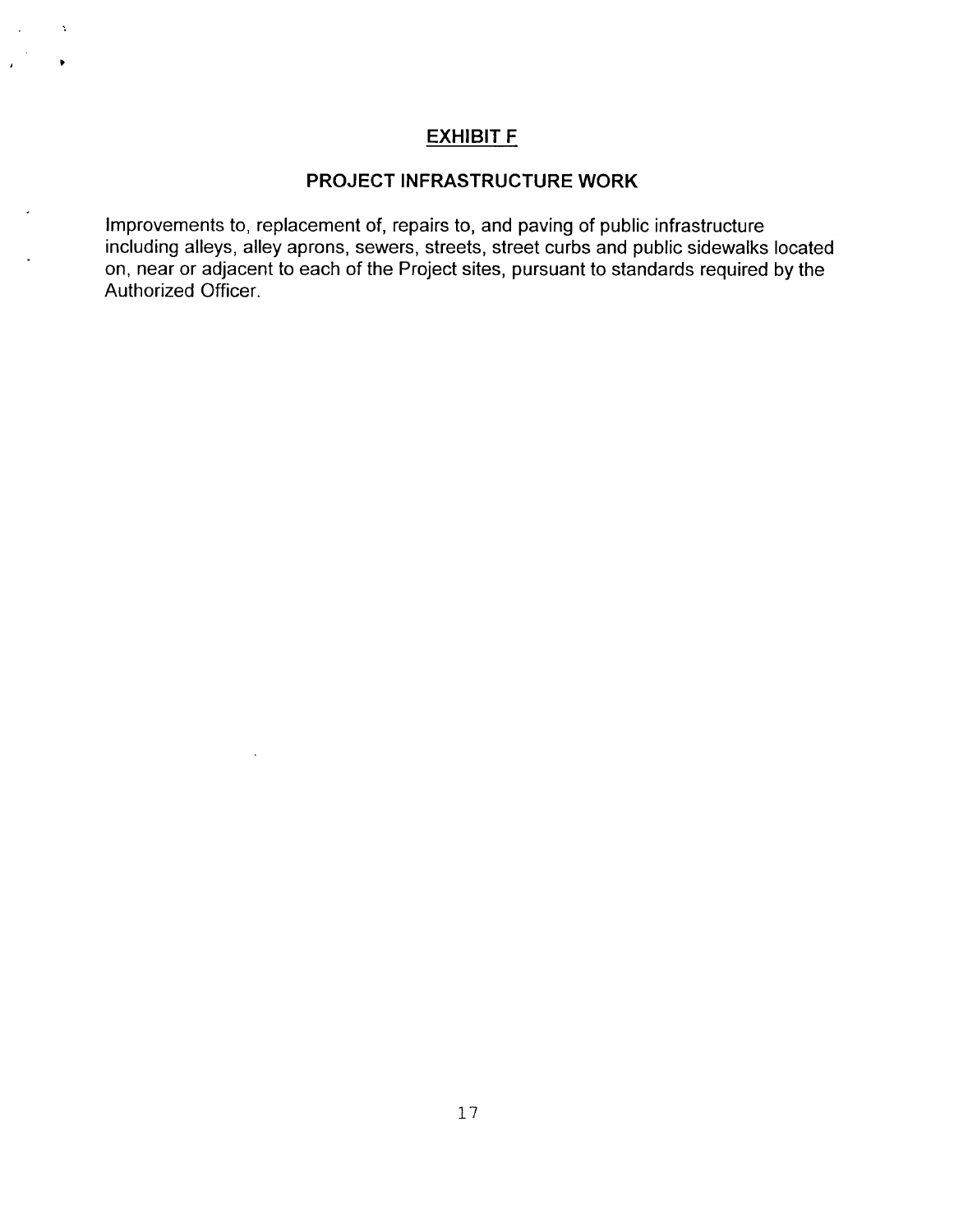

Tierra Linda LP

#### OFFICE OF THE MAYOR

CITY OF CHICAGO

RAHM EMANUEL MAYOR

March 29, 2017

## TO THE HONORABLE, THE CITY COUNCIL OF THE CITY OF CHICAGO

Ladies and Gentlemen:

At the request of the Commissioner of Planning and Development, I transmit herewith ordinances authorizing the conveyance of city-owned property, together with the execution of multi-family loan agreements.

Your favorable consideration of these ordinances will be appreciated.

Very truly yours,

Mayor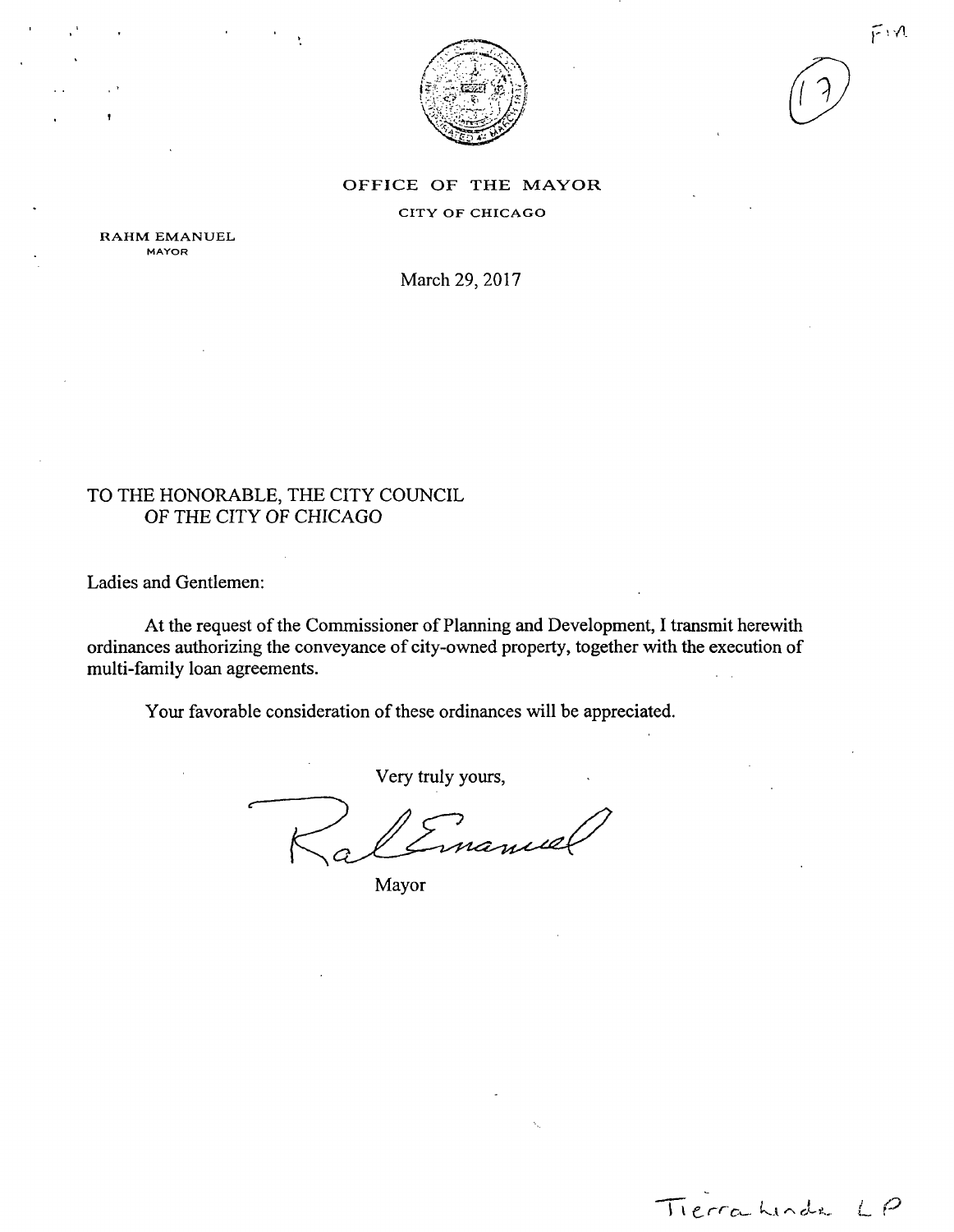## **CHICAGO April 19.2017**

## **To the President and Members of the City Council:**

Â,

## **Your Committee on Finance having had under consideration**

An ordinance authorizing the Commissioner of the Department of Planning and Development to enter into and execute a Loan Agreement with Tierra Linda Limited Partnership.

#### 02017-3051

Amount of Loan not to exceed: \$5,000,000

Having had the same under advisement, begs leave to report and recommend that your Honorable Body pass the proposed Ordinance Transmitted Herewith

**This recommendation was concurred in by ^(a viva voce vote**  of members of the committee with **discreparts** 

**Respectfully submitted (signed)** 

**Chairman**